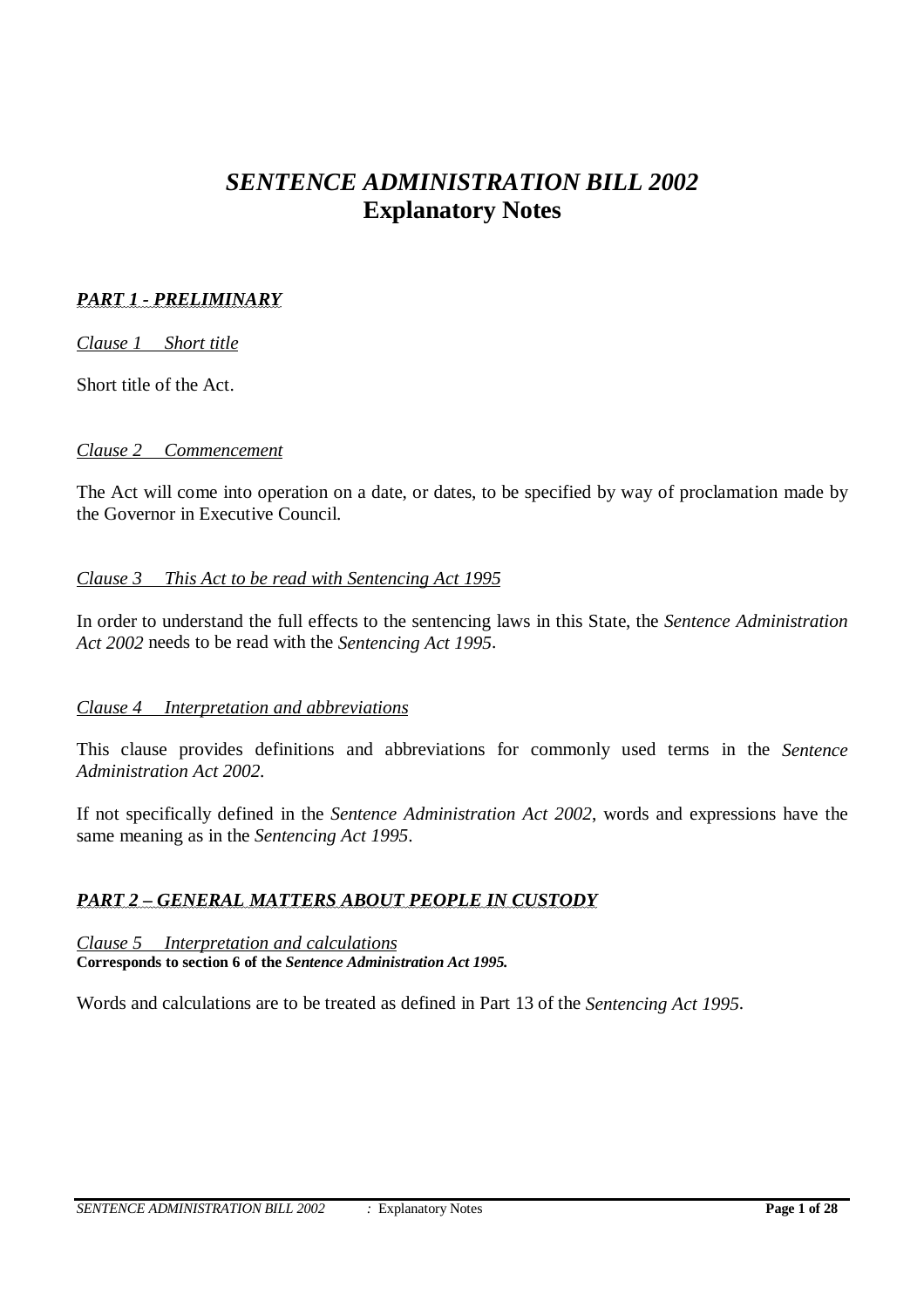# *Clause 6 When a term begins*

**Corresponds to section 7 of the** *Sentence Administration Act 1995.*

This clause deals with when a term of imprisonment, other than an indefinite term, begins.

The commencement date of a term is subject to s.87 of the *Sentencing Act 1995* which deals with taking time on remand into account; and s.88 (3) of the *Sentencing Act 1995* deals with fixed terms being dealt with cumulatively, concurrently or partly concurrently.

Subclause (2) provides that where a term is cumulative on other terms, then the term begins on the earliest date the offender could be released from the last of those terms – regardless of whether release would otherwise occur under other nominated orders.

### *Clause 7 Order of service of fixed terms* **Largely corresponds to section 8 of the** *Sentence Administration Act 1995.*

Where 2 or more fixed terms are to be served they must be served in the following order-

- first, all non-parole terms;
- secondly, all non-parole periods of parole terms, subject to whether the terms can be aggregated or not in accordance with s.94 of the *Sentencing Act 1995*.
- thirdly, unless and until released on parole, the outstanding balance of parole terms.

Subclause (3) covers the situation where a prisoner is serving a parole term imposed prior to the commencement of Part 2 Division 4 of the *Sentencing Legislation Amendment and Repeal Act 2002* and is sentenced to another parole term, after such commencement, then-

- the non-parole periods are to be served either concurrent, partly concurrent or cumulative (as determined by the court); and
- the balance of the parole terms are to be served concurrently regardless.

Subclause (3) is necessary as it would not be possible to aggregate such sentences to arrive at a total sentence given the changes in relation to abolition of remission and non-parole period lengths.

If a prisoner serving a fixed term is sentenced to serve another fixed term and the terms are not partly concurrent then the order of the service of the terms may be rearranged so that they can be served in the order required by subsection (2).

"Fixed term" and "non-parole period" are defined for the purpose of this section.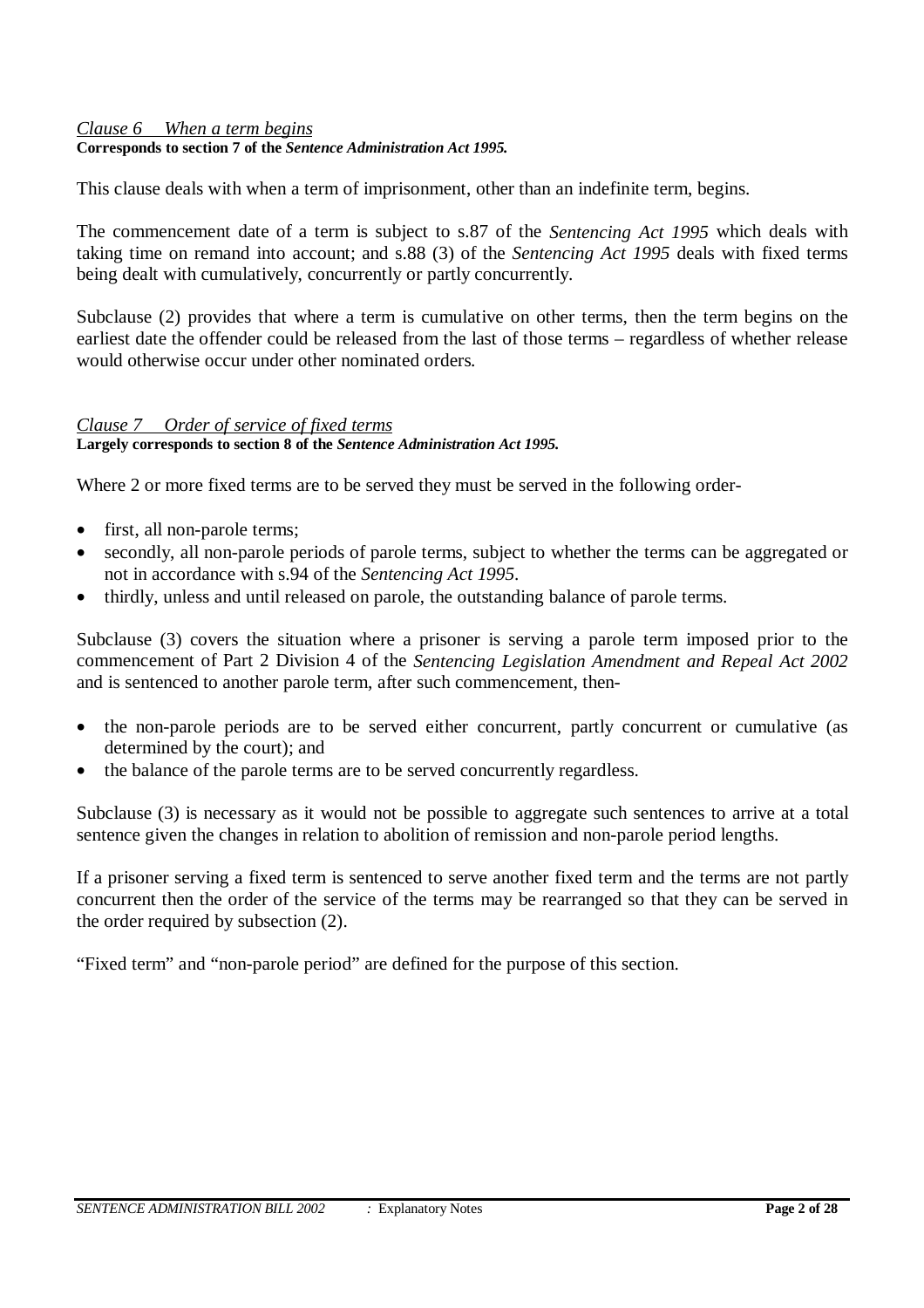#### *Clause 8 Effect of escaping from custody* **Corresponds to section 9 of the** *Sentence Administration Act 1995.*

While a prisoner is an escapee the term of imprisonment is frozen.

The clause also provides that a prisoner who is returned to custody after having escaped must serve that part of the term that still had to be served at the time of escaping plus some additional time - and this is in addition to any term imposed for escaping lawful custody.

In January 1999 advice was received from Crown Solicitor's Office in relation to an unlawful release of a prisoner from custody. In part the advice stated that the sentences in question were continuing to run despite the fact that the offender was not in custody. It should not be the case that where an offender is "unlawfully" not in custody, that their sentence should still continue to run.

Subclause (3) clarifies the effect on a sentence if an offender is not in lawful custody.

#### *Clause 9 Effect of time before an appeal* **Corresponds to section 10 of the** *Sentence Administration Act 1995.*

Time spent on bail during an appeal does not count as time served.

Time spent in custody during an appeal counts as time served in respect of any term that is being served, but not in respect of any term yet to be served.

### *Clause 10 No release if prisoner in custody for another matter* **Corresponds to section 11 of the** *Sentence Administration Act 1995.*

A prisoner must not be released from custody for one term if he or she is required by law to be kept in custody for another matter.

# *Clause 11 Report to Minister about the place of custody for a person in custody during Governor's Pleasure*

**Corresponds to section 13 of the** *Sentence Administration Act 1995.*

The Minister may request the CEO to provide a report as described in subsection (2).

When the CEO gets a request from the Minister or he deems it necessary, the CEO must provide a report on the place or places where a person is in strict custody under s.282 of *The Criminal Code* is currently or should be detained in safe custody. (s.282 of *The Code* deals with punishment for murder and wilful murder).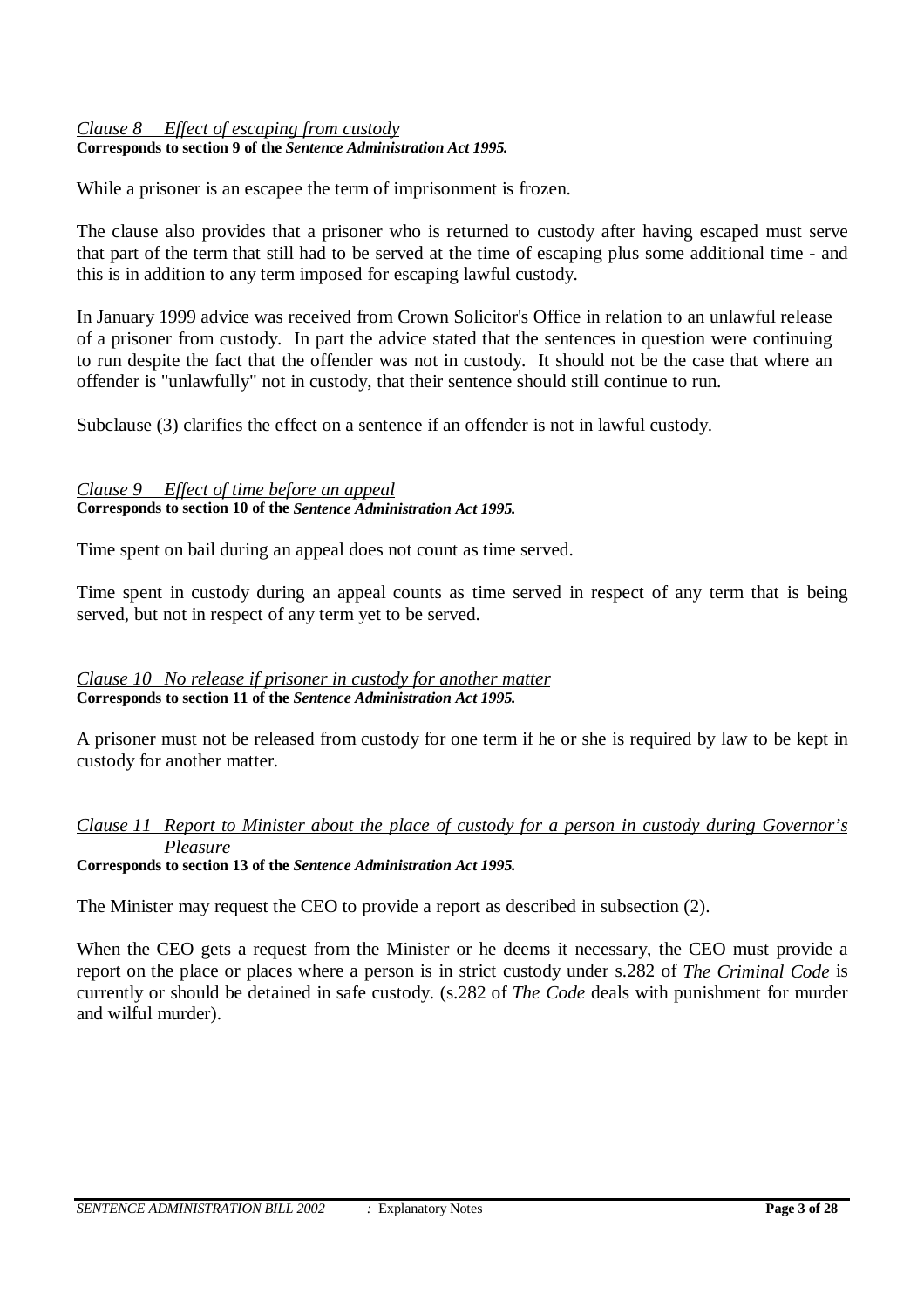## *Clause 12 Report to Minister about a person in custody* **Corresponds to section 14 of the** *Sentence Administration Act 1995.*

Subclause (1) gives a definition of a "person in custody" for the purposes of this section.

The Minister may request the Parole Board to provide a report about a person in custody.

The Board must give the Minister a written report about a person in custody –

- if it gets a request from the Minister;
- whenever it deems it necessary; and
- at least once a year for those held under section 282 of *The Criminal Code.*

A report may recommend that the Governor be advised to release a person from custody and what conditions should apply to any such release.

If a report recommends that a person be released it must include:

- Details about the offence committed.
	- If parole is recommended it must also include:
		- details of the parole considerations relating to the person (as defined in clause 16); and
		- the period and any other conditions of parole.

#### *Clause 13 Operation of this division* **Corresponds to section 15 of the** *Sentence Administration Act 1995.*

The powers in Part 2 Division 4 are additional to any other powers the Governor may have concerning releasing persons from custody.

*Clause 14 Release may be by parole order* **Corresponds to section 16 of the** *Sentence Administration Act 1995.*

The Governor may release a person in strict or safe custody by means of a parole order. The parole order cannot be made unless a report has been given to the Minister under clause 12.

The release date is the date set by the Governor. Parole period is set by the Governor and can't be less than 6 month or more than 5 years.

The Minister must provide a copy of the parole order and written explanation to each House of Parliament within 15 sitting days of the order being made.

In the absence of matters dealt with by the clause, persons so detained would not have a mechanism for release back into the community under supervision.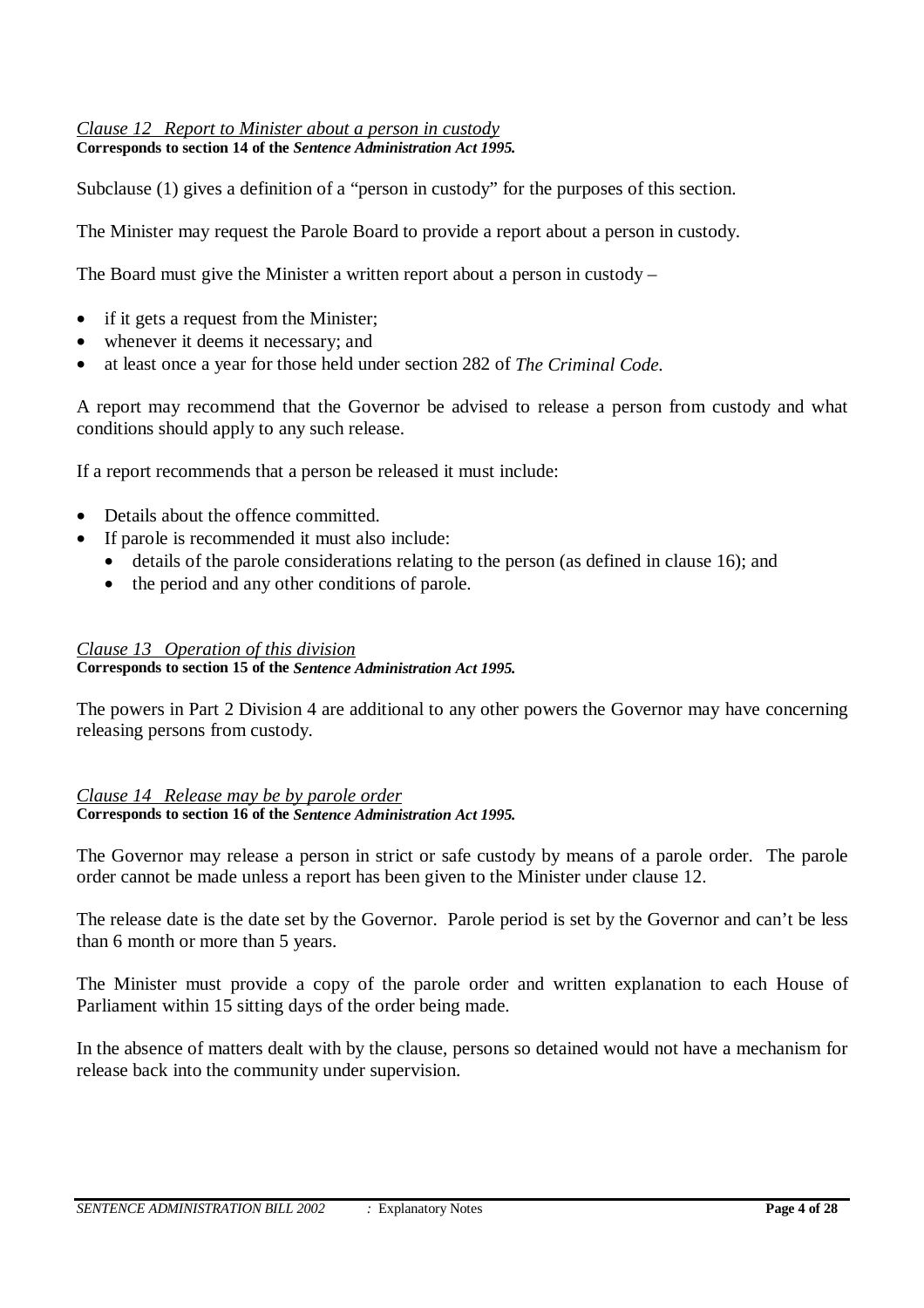# *PART 3 - PAROLE*

#### *Clause 15 Interpretation*

**Corresponds in part to section 16 of the** *Sentence Administration Act 1995.*

Clause 15 of the Bill provides the definition of "parole considerations" being the matters that the Parole Board or CEO takes into account in determining whether to release somebody on parole.

In addition clause 15 provides that the expression or words that are used, and any calculations that are required to be made in relation to in this part of the Act, are to be read or made in the same way as in Part 13 of the *Sentencing Act 1995*.

# *Clause 16 Release on parole, matters to be considered*

Clause 16 refers to what is commonly to be called throughout the Act as the "parole considerations". Clause 16 sets out a range of factors or considerations that are required to be taken into account in determining whether the person should be released on parole or not.

In essence, the range or considerations looks at the circumstances of the current offence, the behaviour of the prisoner when in custody, any participation in programmes by the prisoner and previous participation of some form of early release order, whether the prisoner will re-offend, the capacity of the prisoner to comply with the conditions of the parole, and degree of risk that the prisoner may present to the safety of the community. Account must also be taken of the Judge's sentencing remarks, and in addition any other consideration that may be relevant to whether the person should be release parole.

#### *Clause 17 Parole term, CEO to report to Board about prisoner* **Corresponds in part to section 19 of the** *Sentence Administration Act 1995.*

Clause 17 provides that in the case of a person serving a parole term, the CEO is required to give the Board a written report on the parole considerations that are detailed in Clause 16 of the Bill. There is also a requirement that the report provided by the CEO must be given to the Board within a reasonable time before the persons eligibility for parole. This is to enable the Parole Board to have adequate consideration of the issues before the person's eligibility date.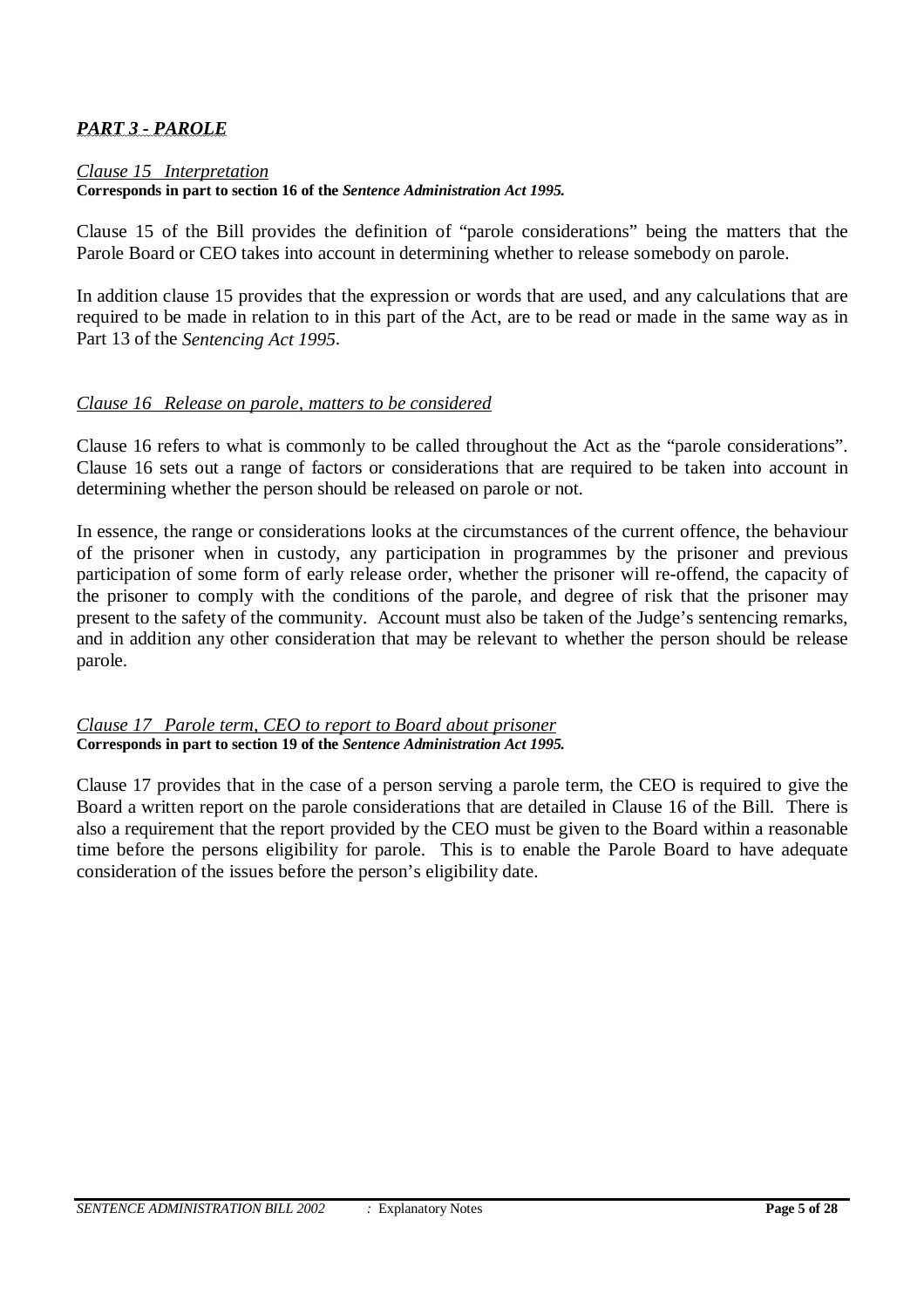# *Clause 18 Life term or indefinite imprisonment, Board to report periodically to Minister about prisoner*

# **Generally replicates the existing section 20 of the** *Sentence Administration Act 1995.*

It provides a reporting regime in respect of offenders sentenced to life imprisonment or indefinite imprisonment. A Table is provided concerning when mandatory reports are required to be presented to the Minister by the Board.

In addition, if the Board believes in relation to a report made to the Minister that the person should be released there are a range of issues which the Board is required to report on. The Board is required to report on the parole considerations relating to the prisoner, period for which the prisoner is to be released on parole, and whether the Board believes any additional requirements should be placed on the prisoner when they are on parole.

# *Clause 19 Interpretation*

Prisoner is defined for the purposes of Division 3 Part 3.

# *Clause 20 Board may parole prisoner*

**Corresponds in part to sections 21 and 22 of the** *Sentence Administration Act 1995.*

Under clause 20 the Board is required to consider whether the person should be released on parole prior to the person's eligibility date.

After taking into account a number of matters including the parole considerations, the report made by the CEO and any other information that the Board has bought to its attention concerning the offender, the Board can, if it decides it is appropriate, make an order for the release on parole.

Any order for such a release cannot allow the person to be released prior to their eligibility date.

The parole period in the order runs from the date of release until the expiry of the total parole term.

Under subclause (5) of clause 20, if the Board decides not to make a parole order it is not prevented from subsequently making an order in the future.

#### *Clause 21 Prisoner to be notified of postponement or refusal of parole* **Corresponds in part to section 27 of the** *Sentence Administration Act 1995.*

Clause 21 provides that in the case where parole is refused or postponed then the written notice of such a decision is to be given to the prisoner as soon as possible and that the prisoner is to be informed of the right to make submissions to the Board about the Board decisions.

While the Board is allowed to provide reasons for its decision it can decide that in the interests of any other person or the public that it can withhold from the prisoner any/or all of its reasons for its decision.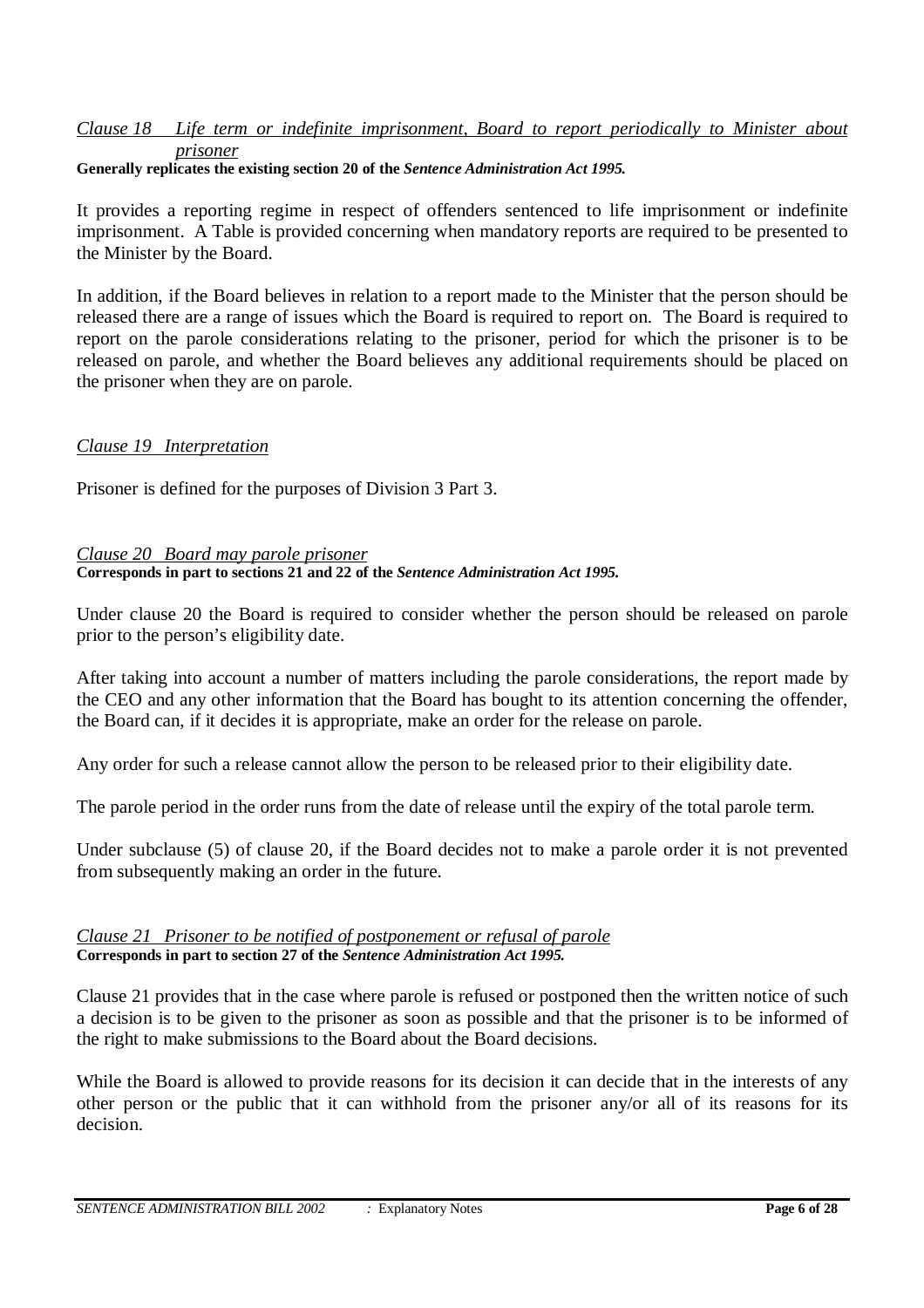# *Clause 22 Application*

Division 4 of Part 3 of the Bill enables the Director General of the Department of Justice (CEO) to make parole orders in respect of prisoners serving terms of less than 12 months. Clause 22 outlines those prisoners to whom these provisions do or do not apply. Generally all prisoners serving terms of less than 12 months are eligible provided they are not serving a term of escaping from legal custody or in respect of an aggravated prison offence under the *Prisons Act 1981*.

# *Clause 23 Release on parole CEO*

Clause 23 provides the CEO with the power to make parole orders in respect of eligible prisoners serving terms of less than 12 months. The CEO is required to make a parole order in respect of such prisoners unless the prisoner is of a certain class (i.e. serving a sentence for a violent offence). In these cases there is discretion not to make a parole order.

A parole order made by the CEO takes effect after the prisoner has served one-half of the sentence, and can either be a unsupervised or supervised order.

# *Clause 24 Prisoner to be notified of postponement or refusal of parole*

Clause 24 provides that where the CEO exercises discretion to refuse parole then written notice of such a decision is to be given to the prisoner as soon as possible and that the prisoner is to be informed of the right to make submissions to the CEO about the CEO's decision.

While the CEO is allowed to provide reasons for his/her decision, he/she can decide that in the interests of any other person or the public that it can withhold from the prisoner any/or all of its reasons for its decision.

### *Clause 25 Life imprisonment, Governor may parole prisoner* **Corresponds to section 23 of the** *Sentence Administration Act 1995.*

Clause 25 replicates the existing section 23 of the current Act, in providing for the paroling of the people serving life imprisonment.

The clause provides that the Governor can only make a parole order in respect of a prisoner serving life imprisonment if the prisoner has served a minimum period that has been set by the Court and only if the Board has provided a report to the Minister as required under sections 12 and 18 of the new Act.

It also provides that the release date on parole is that set by the Governor and the parole period is that set to by the Governor within a range of 6 months and 5 years. This replicates the existing provisions.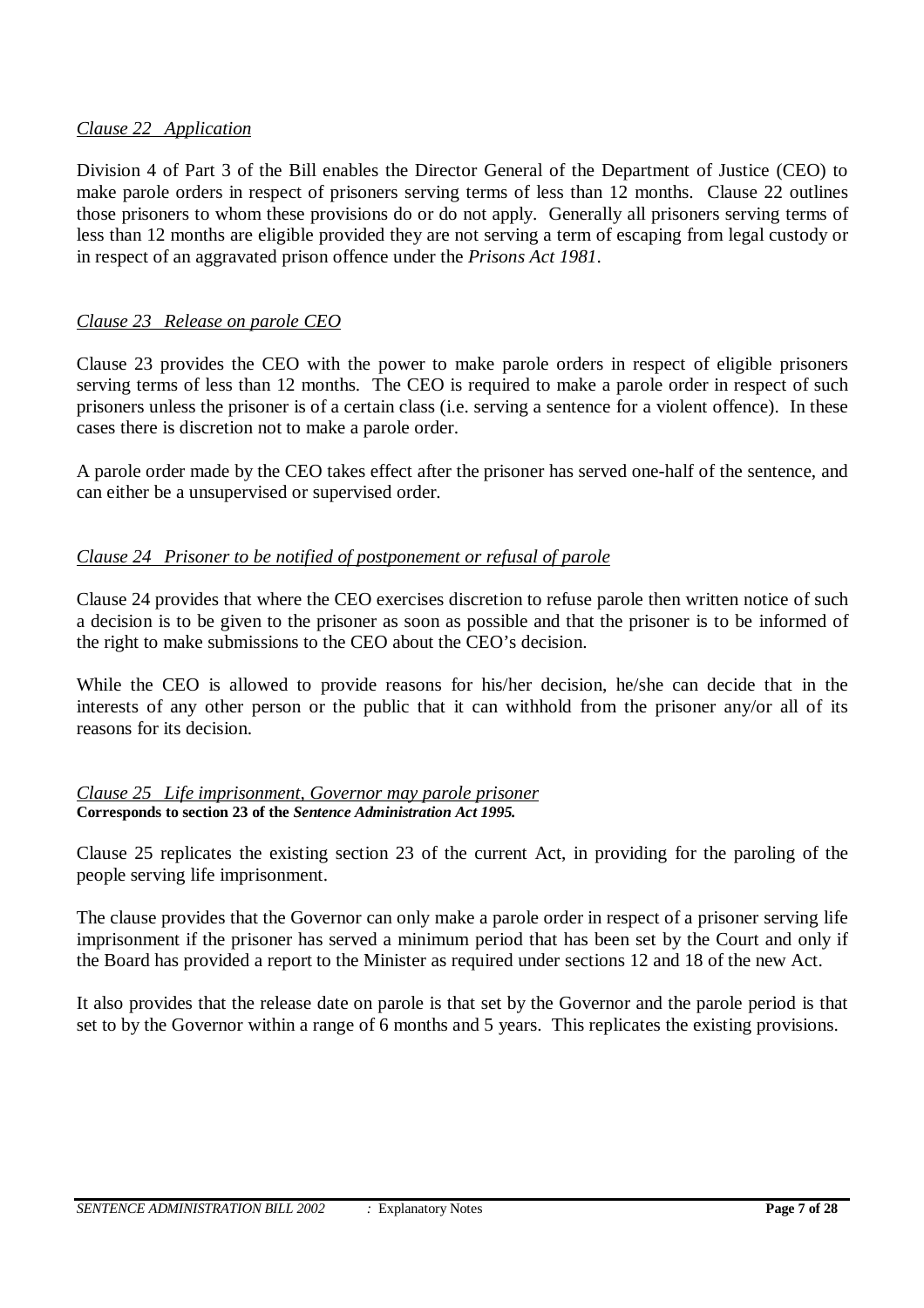### *Clause 26 Strict security life imprisonment, Governor may parole prisoner* **Corresponds to section 24 of the** *Sentence Administration Act 1995.*

Clause 26 is in identical terms to the existing section 24 of the current Act in providing for the release on parole of prisoners serving strict security of life imprisonment.

For these offenders, the Governor can make a parole order, only when a person has served any minimum period set by the Court and only if the Minister has received a report from the Board under section 12 or 18 of the Act.

In addition, the Governor is precluded from making a parole order if the sentencing court has deemed the person is to be sentenced to natural life imprisonment.

The nature of the order made by the Governor is such that the Governor will set the release date and set the parole period of the order.

There is also a requirement on the Minister to advise Parliament on any parole order made in respect of a person serving strict security life imprisonment - this replicates the existing provisions of section 24 of the current Act.

# *Clause 27 Indefinite imprisonment, Governor may parole prisoner* **Corresponds to section 25 of the** *Sentence Administration Act 1995.*

Clause 27 of the current Bill replicates the existing section 25 of the current Act in dealing with the parole of offenders serving indefinite imprisonment. The clause provides that the Governor can only make a parole order in respect of these offenders if the Minister has received a report from the Board under section 12 or 18 of the Act.

In respect of any parole order made, the release date is that set by the Governor and the parole period in the order is to be set by the Governor within a range of 6 months and not more than 5 years.

### *Clause 28 Parole order, nature of*

#### **Formerly clause 28 of** *Sentence Administration Bill 1998* **and corresponds to section 30 of the** *Sentence Administration Act 1995.*

Clause 28 deals with the nature of a parole order and provides that the prisoner understands the consequences of cancellation and any re-release on parole, and also any effects of automatic cancellation of parole, and that the prisoner gives a written undertaking that during the supervised period of the order that there are additional obligations and requirements under the Act that the offender is required to comply with.

The clause also sets out the formula for calculating the length of the supervised period of the parole order.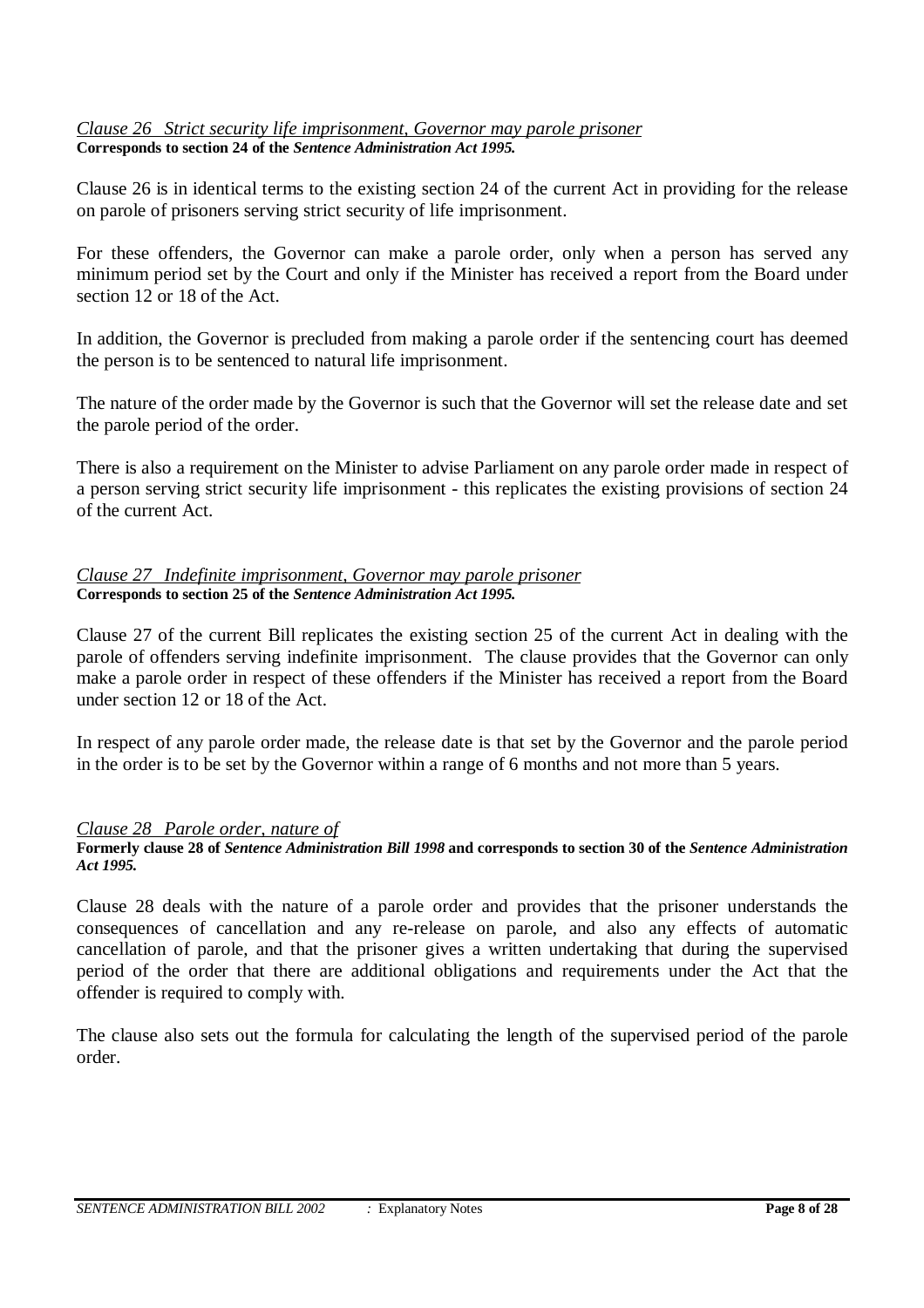# *Clause 29 Parole order, standard obligations* **Corresponds to section 31 of the** *Sentence Administration Act 1995.*

Clause 29 deals with the standard obligations of a parole order. These obligations concern reporting to a community corrections centre, notification of change of address or employment and compliance with obligations imposed under section 73 of the Act.

#### *Clause 30 Parole order, additional requirements* **Corresponds to section 32 of the** *Sentence Administration Act 1995.*

Clause 30 deals with additional requirements may be imposed on a parole order and enables the Board or the Governor or the CEO to impose a number of specific requirements onto a parole order.

Generally these are that the prisoner is to reside in a particular place or may be subject to electronic monitoring, there may also be requirements that the prisoner is not allowed to leave the State, that the prisoner should undertake some type of gainful employment or vocational training or that the movements of the offender be restricted so as to avoid contact with the victim of the offence.

# *Clause 31 CEO to ensure parolee is supervised during supervised period* **Corresponds to section 34 of the** *Sentence Administration Act 1995.*

Clause 31 provides that where a prisoner is on a parole order that the CEO is required to assign a community corrections officer to supervise the prisoner.

There is a however, a capacity that if the CEO believes that the offender is satisfactorily complying with the supervision and there is a minimal risk of re-offending if they were not to be supervised, then CEO can recommend to the Board that the supervision of the prisoner no longer be required. If the Board receives such notice from the CEO, then the Board can direct the CEO, that the prisoner need no longer be supervised and if such happens CEO may cease the supervision.

In relation to a parole order made by the CEO, the CEO can actually lift this requirement.

If the supervision is ceased then the CEO is to inform the prisoner. Any lifting of the supervision of the prisoner does not affect the prisoner's obligations to any other requirements that may be imposed during the supervision period.

#### *Clause 32 Parole order may relate to more than one parole term* **Corresponds to section 30(3) of the** *Sentence Administration Act 1995.*

Clause 32 allows a parole order to relate to more than one term. This obviates the needs for having multiple parole orders in relation to multiple terms the offender may be serving.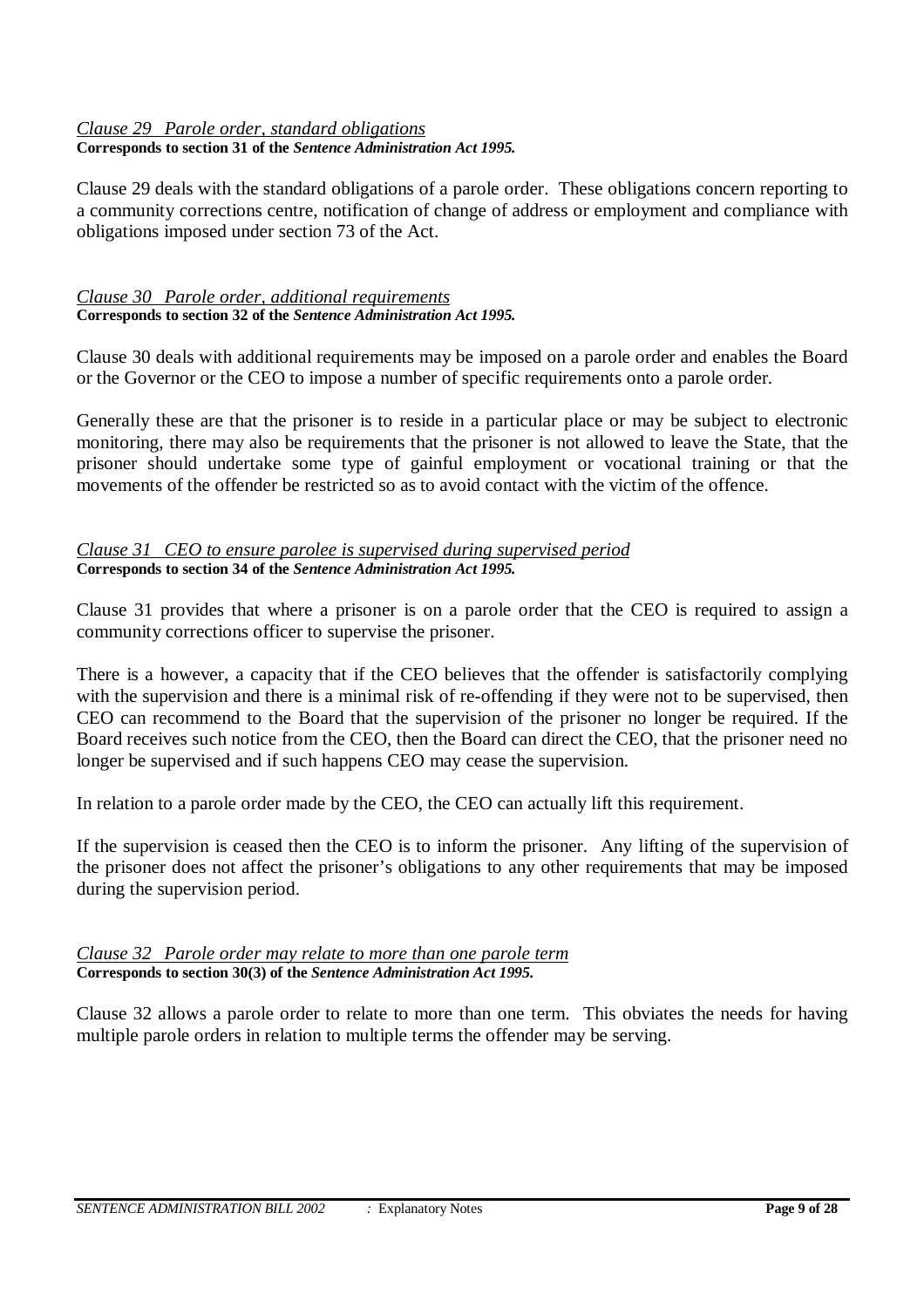## *Clause 33 Prisoner may refuse to be released on parole* **Corresponds in part to section 33 of the** *Sentence Administration Act 1995.*

Clause 33 of the Bill enables the prisoner to give a written notice that they do not want to be released on parole and in such circumstances a parole order is not to be made.

However, the prisoner may subsequently give a written notice that they do want to be released on parole. There is also a requirement that if the parole order is to be made by the Governor then the Board has to provide the prisoner's written notice to the Minister.

### *Clause 34 Prisoner's acknowledgement or undertaking* **Corresponds in part to section 33 of the** *Sentence Administration Act 1995.*

Clause 34 provides that the prisoner is required to give a written acknowledgement or undertaking before the release date specified in the order otherwise the order is deemed to have been cancelled.

### *Clause 35 Making parole order after refusal by prisoner* **Corresponds in part to section 33 of the** *Sentence Administration Act 1995.*

Clause 35 of the Bill provides that if a parole order was not made because the prisoner gave notice that they did not want to be released on parole, or if the parole order was cancelled because the prisoner did not want to sign the undertaking or acknowledgement, and that subsequently the prisoner gives the Board or the Governor or the CEO a written notice that they want to be released on parole (or is prepared to give the written acknowledgment or undertaking) then the Board or the Governor or the CEO can issue a parole order.

*Clause 36 Amending before release* **Corresponds to section 37 of the** *Sentence Administration Act 1995.*

Clause 36 enables a parole order to be amended during the period after being made and before the prisoner is released on parole.

#### *Clause 37 Board may amend parole order during supervised period* **Corresponds to section 38 of the** *Sentence Administration Act 1995.*

Clause 37 enables the Board to amend any supervised parole order during the supervision period, in which case the amended parole order applies accordingly. The CEO also has a power to amend a CEO parole order (supervised).

The Board or the CEO are required to provide a written notice of the decision to amend to the prisoner.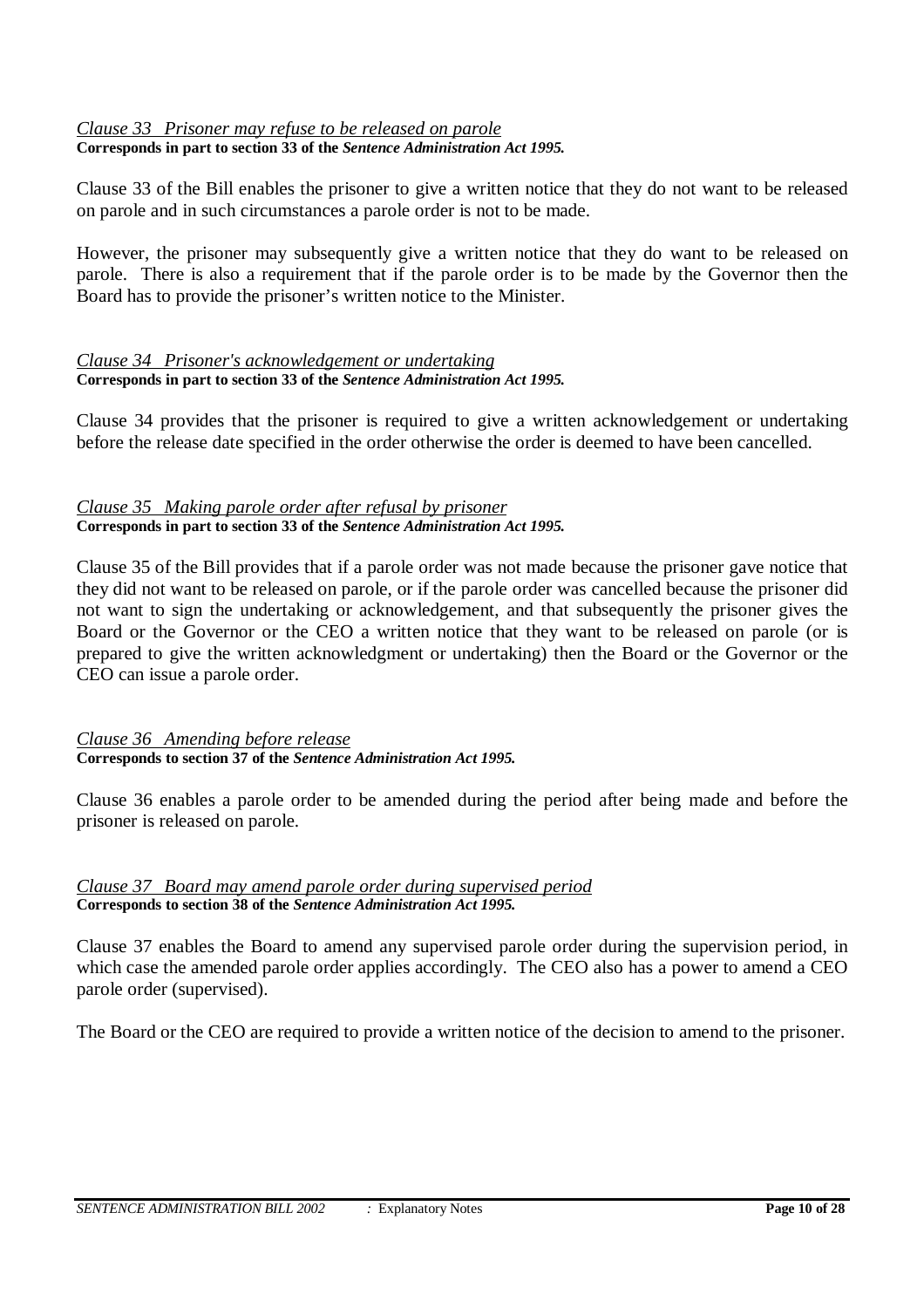## *Clause 38 Suspension by CEO during supervised period* **Largely corresponds to section 36 of** *Sentence Administration Act 1995***.**

Clause 38 enables the CEO to suspend parole order either made by himself or by the Parole Board or by the Governor. Where the CEO suspend an order made by either the Board or the Governor, the CEO is required to notify the Board within 3 working days and is to provide the Board with written reasons for the suspension.

#### *Clause 39 Suspension by Board during supervised period* **Corresponds to section 37 of** *Sentence Administration Act 1995***.**

Clause 39 enables the Board to suspend parole orders either made by the Board or by the Governor.

# *Clause 40 Period of suspension*

**Corresponds to section 39(1), (2) and (7) of** *Sentence Administration Act 1995***.**

Clause 40 outlines, in case the case parole orders that are suspended, as to who determines the length of the suspension and as to how long the suspension last for. Where a parole order made by the Board or the Governor is suspend, the Board is to determine the period of the suspension and can cancel the suspension if need be. Where the CEO suspends a CEO parole order, the CEO sets the suspension period and can cancel the suspension if need be.

#### *Clause 41 Suspension, effect on other parole orders* **Corresponds to section 39(3) of** *Sentence Administration Act 1995***.**

If a parole order is suspended any other parole order that is in force is also suspended.

#### *Clause 42 Prisoner to be notified* **Corresponds to section 39(4), (5) and (6) of** *Sentence Administration Act 1995***.**

Where a parole order is suspended, the prisoner is to be notified as soon as possible after they have been returned to custody. The notification to the prisoner must include the reasons as to why the order was suspended, unless it would be in the interests of the public or the prisoner or any other person to withhold any or all of the reasons. Furthermore the prisoner is to be advised that they can make submissions, to the appropriate authority, in relation to the decision to suspend and any reasons related to that decision (if reason shave been supplied).

### *Clause 43 Cancellation before release* **Corresponds in part to section 35 of the** *Sentence Administration Act 1995.*

Clause 43 enables the Board or the Governor or the CEO to cancel a parole order during the period after the order is made and before the prisoner is released.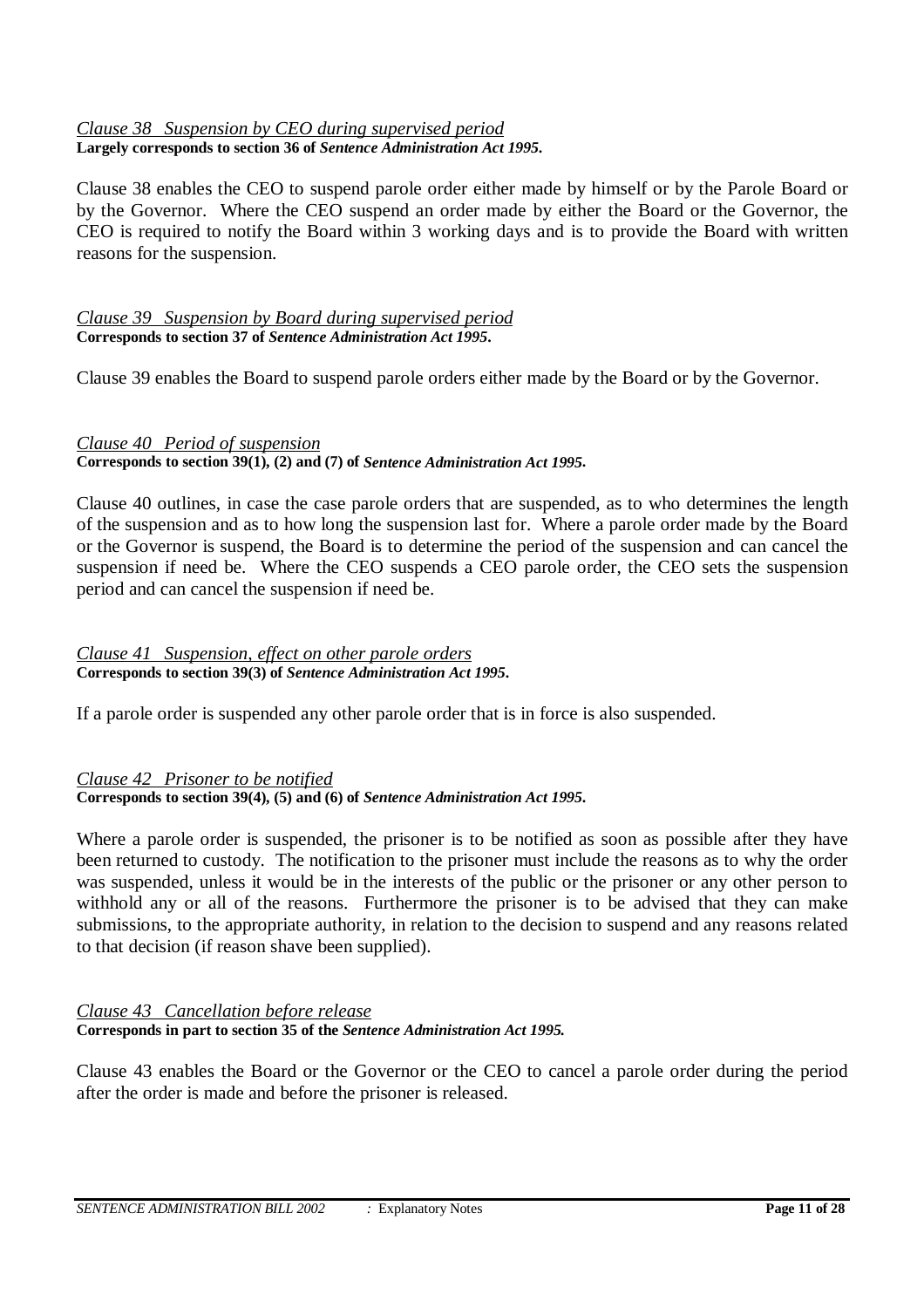# *Clause 44 Cancellation by Board or CEO* **Corresponds in part to section 40 of the** *Sentence Administration Act 1995.*

Clause 44 of the Bill deals with the cancellation by the Board of a parole order – whether made by the Board or the Governor. Also enables the CEO to cancel a CEO parole order.

# *Clause 45 Cancellation, prisoner to be notified* **Corresponds in part to section 35, 39 and 40 of the** *Sentence Administration Act 1995.*

The clause provides that where a parole order is cancelled, written notice is to given to the prisoner, providing reasons (where appropriate) and setting out the prisoners right to respond.

### *Clause 46 Cancellation, effect on other parole orders* **Corresponds in part to section 40 of the** *Sentence Administration Act 1995.*

All other parole orders are cancelled as a consequence of a parole order being cancelled.

# *Clause 47 Parole ordered by Governor, Minister to be advised of amendment or cancellation* **Corresponds to section 41 of the** *Sentence Administration Act 1995.*

Clause 47 provides that, in respect of parole orders made by the Governor, if decisions are made such as a direction that the offender need no longer be supervised, or the order itself is amended in some form, or if the order is cancelled in some form, then the Board is required to provided written notice to the Minister.

The clause also enables the Governor to cancel any of those decisions that have been made in respect of that order.

### *Clause 48 Resolution of doubtful cases* **Corresponds to section 45 of the** *Sentence Administration Act 1995.*

Clause 48 of the Bill deals with the resolution of doubtful cases and provides an avenue for the CEO to apply to the Supreme Court for the resolution of any doubts of difficulties that arise in relation to the application of the *Sentencing Act* or the amendments made as a result of the new package. This also deals with any doubts or difficulties that arise in relation to the *Sentence Administration Bill 2002*. This is an avenue that allows a judge to make determinations as to length of any terms, or the structure of a offender's sentence, or the length of time a person is required to serve in respect of any component of a sentence that the person has had imposed upon them.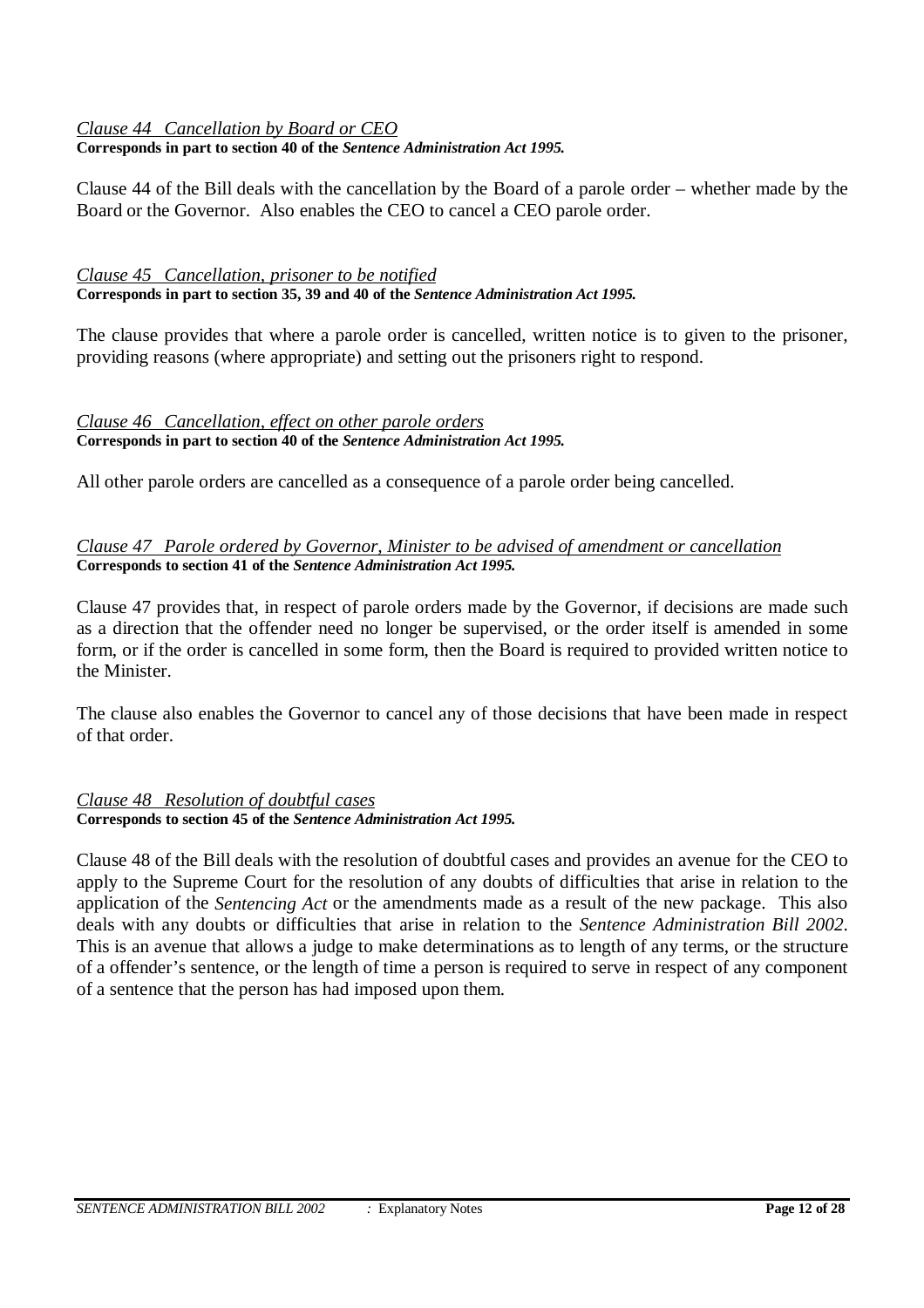# *PART 4 – WORK RELEASE ORDER*

#### *Clause 49 Certain prisoners may apply to Board for WRO* **Corresponds to section 46 of** *Sentence Administration Act 1995***.**

Certain categories of prisoners can apply to the Board to be released on work release. Eligible prisoners must be at least 17 years old, have served a continuous period of 12 months under sentence and be within 6 months of the anticipated release date from custody. Prisoners serving a life sentence or indefinite imprisonment, or who are being held in strict/safe custody under section 282 of *The Criminal Code* cannot apply.

### *Clause 50 CEO to report to Board about WRO applicants* **Corresponds to section 47 of** *Sentence Administration Act 1995***.**

The CEO is required to provide a report to the Board about every prisoner who applies to be released on work release. The report of the CEO has to include comment about the risk that the prisoner poses to the safety of people in the community, if the prisoner were to be released on work release.

#### *Clause 51 Board may make WRO* **Corresponds to section 48 of** *Sentence Administration Act 1995***.**

Subclause (2) differs slightly from the equivalent provision in s.48(2) of the *Sentence Administration Act 1995* concerning the definition of the level of risk that the offender presents. Presently the offender must present as a minimum risk before the Board can make a WRO. Subclause (2) refers to a "low" risk instead. The Parole Board believes that use of "low" risk would more accurately reflect the considerations currently undertaken by the Board and is more easily understood than "minimum" risk.

*Clause 52 Prisoner to be notified of refusal to make WRO* **Corresponds to section 49 of** *Sentence Administration Act 1995***.**

The clause provides that where the Board refuses to make w work release order, written notice is to given to the prisoner, providing reasons (where appropriate) and setting out the prisoners right to respond.

#### *Clause 53 WRO, nature of* **Corresponds to section 50 of** *Sentence Administration Act 1995***.**

A work release order requires the prisoner to comply with a range of standard obligation and any addition requirement that may be imposed by the Board. The order expires either when it is cancelled, or when the prisoner is then subject to a parole order or when the sentence expires, as the case may be. Notwithstanding that the prisoner has been released from custody, they are still subject to the sentence(s) referred to in the order.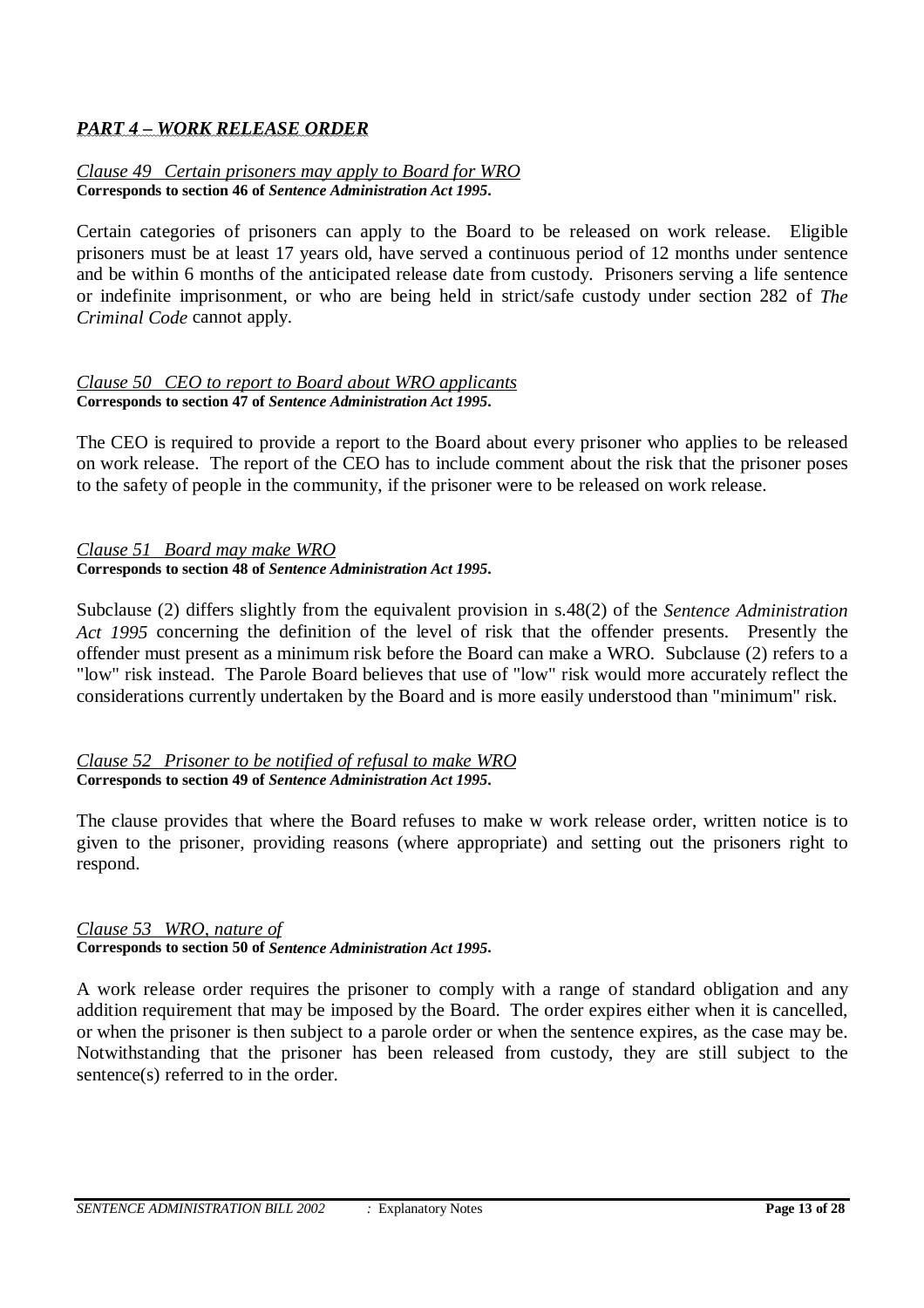# *Clause 54 WRO, standard obligations* **Corresponds to section 51 of** *Sentence Administration Act 1995***.**

Every work release order contains standard obligations that the prisoner must do a certain number of community corrections activities very week; must be engaged or looking for employment or engaged in gratuitous work approved by the CEO; cannot leave the State, cannot change the residence without prior approval of a community corrections officer; and must comply with certain other requirement outlined in clause 73.

#### *Clause 55 WRO, additional requirements* **Corresponds to section 52 of** *Sentence Administration Act 1995***.**

The Board has the capacity to impose any necessary additional requirement, including monitoring requirement, on a work release order.

# *Clause 56 Prisoner's undertaking* **Corresponds to section 53 of** *Sentence Administration Act 1995***.**

Clause 56 provides that the prisoner is required to give a written acknowledgement or undertaking before the release date specified in the order otherwise the work release order is deemed to have been cancelled. However, if the prisoner subsequently, advises the Board that they would be willing to sign the necessary acknowledgement and undertaking, the Board can make an order.

### *Clause 57 Prisoner may be paroled or returned to custody after WRO* **Corresponds to section 54 of** *Sentence Administration Act 1995***.**

If a prisoner is to be placed on a parole order and the end of their work release order, but either the Board refuses to make such a parole order or the prisoner refuses to sign the necessary undertaking, the work release order is cancelled.

*Clause58 Suspension by Board or CEO* **Corresponds to sections 55, 56 and 57 of** *Sentence Administration Act 1995***.**

Either the Board or the CEO can suspend a work release order and can set the period of the suspension. Where the prisoner has failed to comply with the conditions of the order or has been charged/convicted of an offence, the CEO can either suspend the order and/or refer the case to the Board for consideration.

If the CEO suspends the order because the prisoner is charged with an offence, the CEO must cancel the suspension if the prisoner is not convicted of the offence. If the prisoner is convicted, the CEO can either cancel the suspension, suspend the order for a further period or refer the case to the Board.

Where a CEO suspension extends for more than a month, the CEO has to refer the case to the Board.

The Board has a range of power to deal with suspension cases it considers. It can cancel the suspension, vary the suspension or actually cancel the work release order itself.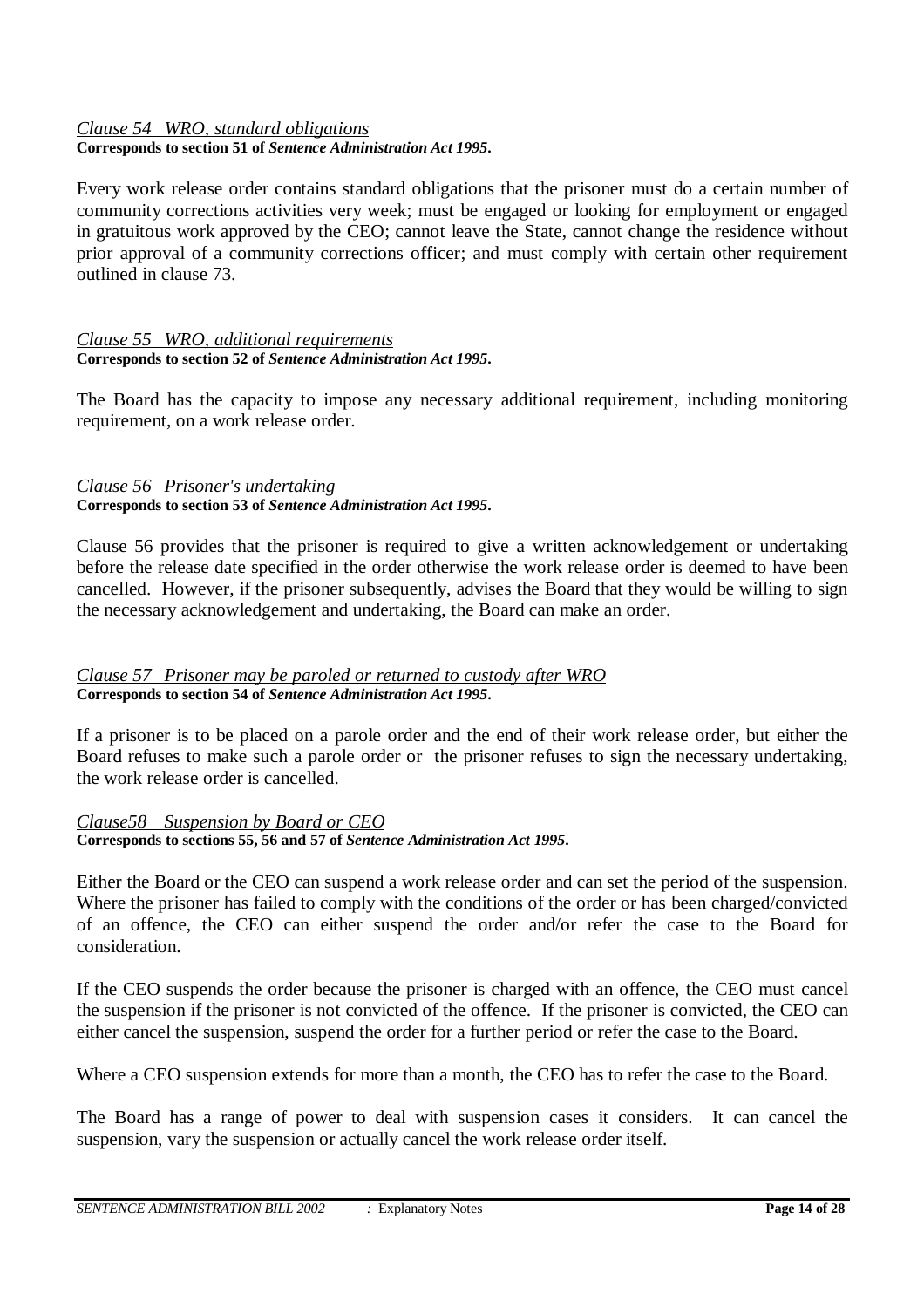## *Clause 59 Suspension, prisoner to be notified* **Corresponds to section 57(2) of** *Sentence Administration Act 1995***.**

Where a work release order is suspended, the prisoner must be notified as soon as practicable.

#### *Clause 60 Cancellation by Board* **Corresponds to section 58 of** *Sentence Administration Act 1995***.**

At any time during the work release order, the Board can cancel the order. Cancellation can occur for any reason, including if the prisoner is charged/convicted of an offence.

#### *Clause 61 Cancellation, prisoner to be notified* **Corresponds to section 58(2) of** *Sentence Administration Act 1995***.**

Where a work release order is cancelled by the Board, the prisoner must be notified as soon as practicable and the notification must (where appropriate) include the reasons for the cancellation.

# *PART 5 – PROVISIONS APPLICABLE TO EARLY RELEASE ORDERS*

#### *Clause 62 Period of early release order counts as time served* **Corresponds to section 68 of the** *Sentence Administration Act 1995.*

Clause 62 deals with the period of time that a offender is in the community on an early release order and provides that if the order is not automatically cancelled by imprisonment for re-offending, or the order is not cancelled otherwise, then the period the person has served on the order is taken as time served in respect of the sentence.

### *Clause 63 Prisoner under sentence until discharged* **Corresponds to section 74 of the** *Sentence Administration Act 1995.*

Clause 63 clarifies that notwithstanding that a prisoner on an early release order, they are still under sentence until the sentence is discharged, and it provides that generally a person who is released on an early release order is discharged from the sentence at the end of the period of the order. In respect of a WRO this does not apply if the offender is serving a parole term.

# *Clause 64 Cancellation automatic if prisoner imprisoned for offence committed on early release order*

# **Corresponds to section 70 of the** *Sentence Administration Act 1995.*

This clause provides that where an offender is imprisoned for an offence committed during their early release order, the order is automatically cancelled. This automatic cancellation provision can take place notwithstanding that the period of the order or the total sentence may have otherwise expired.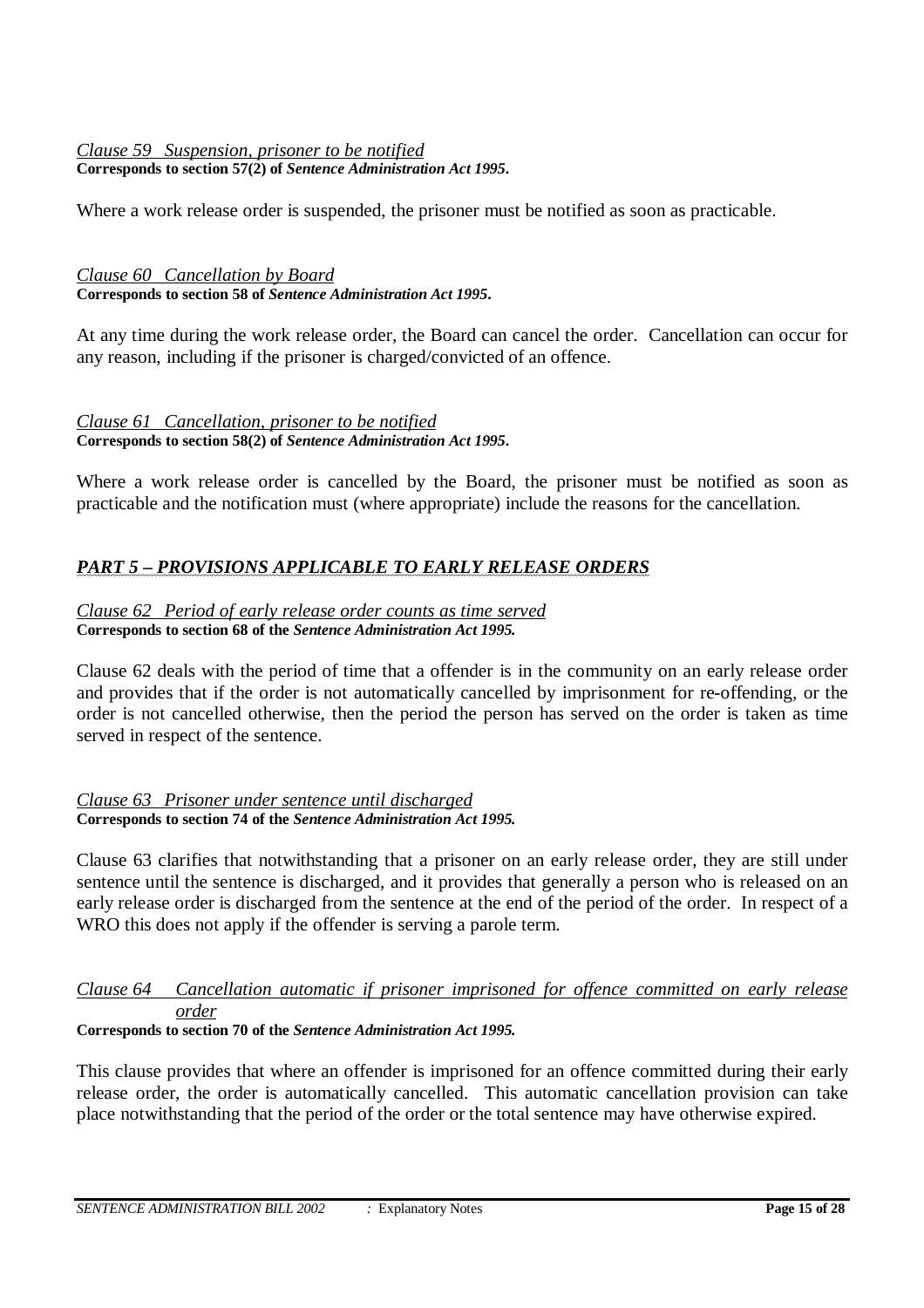# *Clause 65 Suspension, effect of* **Corresponds to section 70 of the** *Sentence Administration Act 1995.*

Where an early release order (work release or parole order) is suspended, the prisoner is liable to resume serving the balance of their sentence and is not entitled to be released until the end of the sentence. This does not prevent another early release order being made in respect of the prisoner.

### *Clause 66 Cancellation, effect of* **Corresponds to section 71 of the** *Sentence Administration Act 1995.*

Clause 66 deals with the offender being liable to resume serving the sentence in respect of which the order was made.

Although an offender is liable to resume serving the sentence for which they are released, it does not prevent another early release order being made in respect of the prisoner.

### *Clause 67 Returning prisoner to custody* **Corresponds to section 72 of the** *Sentence Administration Act 1995.*

Clause 67 of the Bill provides that when parole has been cancelled, the warrants of commitment that relate to the sentence for which the parole order was made are again in force, and that the prisoner can be arrested and kept in custody under those warrants.

Notwithstanding that the original warrants are again in force, the prisoner can also be arrested and returned to custody on the order of a warrant issued by a Supreme Court or District Court Judge, or a warrant issued by the Board, if it cancelled the parole order, or a warrant issued by the CEO if the CEO cancelled the parole order.

Subclause (3) of Clause 67 provides that the arrest of the prisoner, in relation to suspension of an order, can only take place during the period of the order.

Subclause (4) of Clause 67 provides that the arrest of the prisoner, in relation to cancellation of an order, can take place at any point in time, either during or after the order would be taken to have expired or even after when the sentence would have otherwise expired.

### *Clause 68 Clean street time counts as time served* **Corresponds to section 73 of the** *Sentence Administration Act 1995.*

Clause 68 of the Bill provides that any period that the prisoner has successfully completed on an early release order prior to cancellation is to be credited as time served in respect of the sentence to which the order relates.

If cancellation is as a result of the imprisonment for an offence committed while on the order, then clean street time only applies from the date of release until when the offence was committed**.**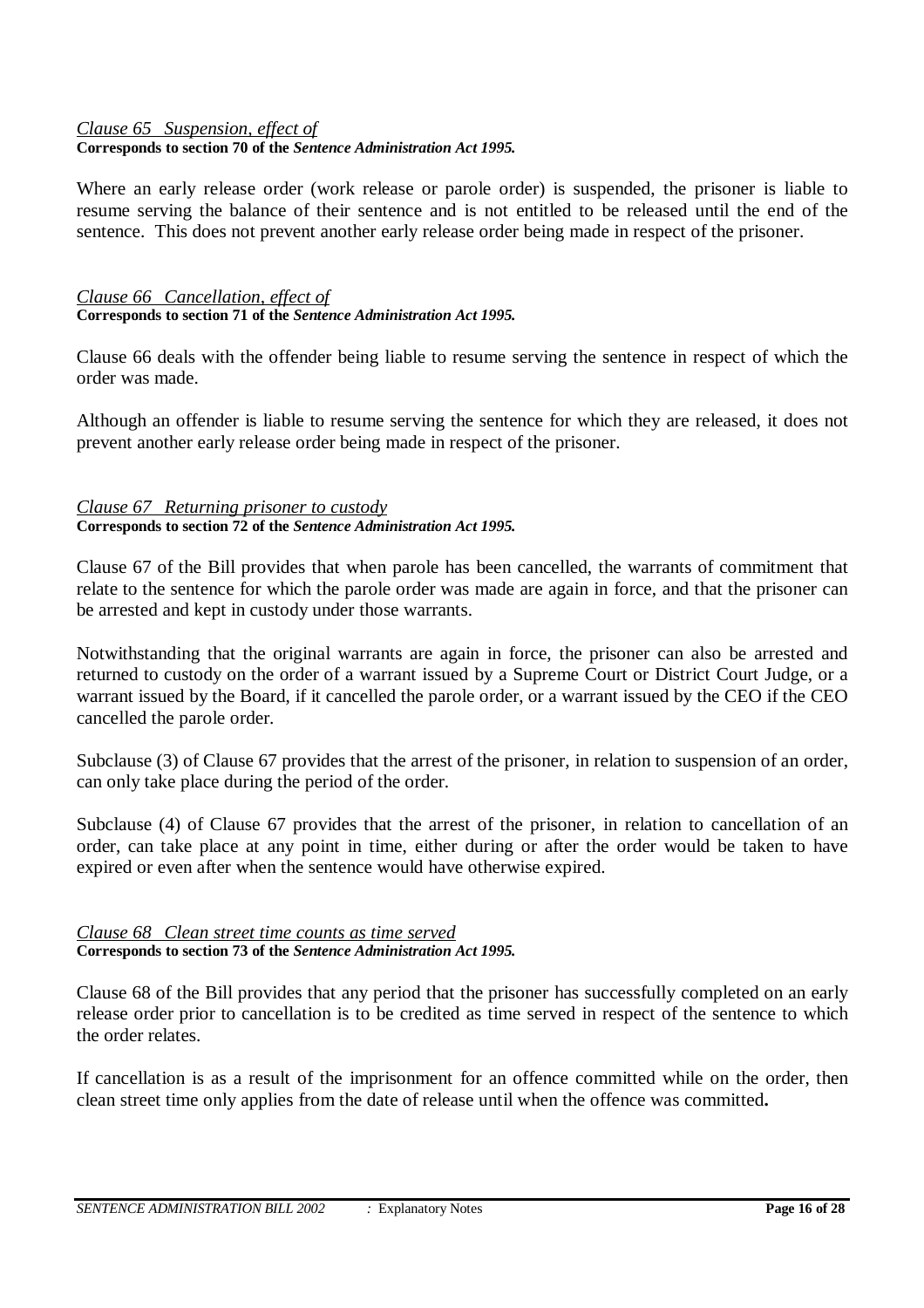## *Clause 69 Re-release after cancellation of order made by Board or CEO* **Corresponds to section 42 of the** *Sentence Administration Act 1995.*

Clause 69 provides that although an early release order has been cancelled after the commission of an offence this does not prevent a further order being made effecting the re-release of the prisoner.

However there is an exception to this rule, in that if the offence that lead to the cancellation of parole was an indictable offence the Board cannot make another parole order in respect of the term that was cancelled.

Clause 69 also deals where the prisoner is re-released on parole, with the length of any subsequent supervised period in the parole order.

### *Clause 70 Re-release after cancellation of parole order made by Governor* **Corresponds to section 43 of the** *Sentence Administration Act 1995.*

Clause 70 deals with the Governor's powers to re-release on parole after the parole order has been cancelled.

The effect of clause 70 is to enable a person to be re-released on parole following a cancellation, and provides for the Governor's powers in respect of terms of re-releasing and setting the terms and conditions of any subsequent parole order.

### *Clause 71 Parole period under new parole order deemed to be time served* **Corresponds to section 44 of the** *Sentence Administration Act 1995.*

Clause 71 provides that, if a person is released on a subsequent parole order and provided that the order is not subsequently cancelled again, then any time that the person does on the subsequent parole order counts as time served in respect of the sentence for which they were released on parole.

# *PART 6 –PROVISIONS APPLICABLE TO OFFENDERS ON COMMUNITY CORRECTIONS ORDERS*

#### *Clause 72 Interpretation* **Corresponds to section 75 of the** *Sentence Administration Act 1995.*

Corresponds to section 75 of existing Act, and provides what is meant by the terms "centre", "community corrections order" and "offender". Definition of "community corrections order" has been revised and does not incorporate home detention orders anymore as these provisions are not contained in the Bill.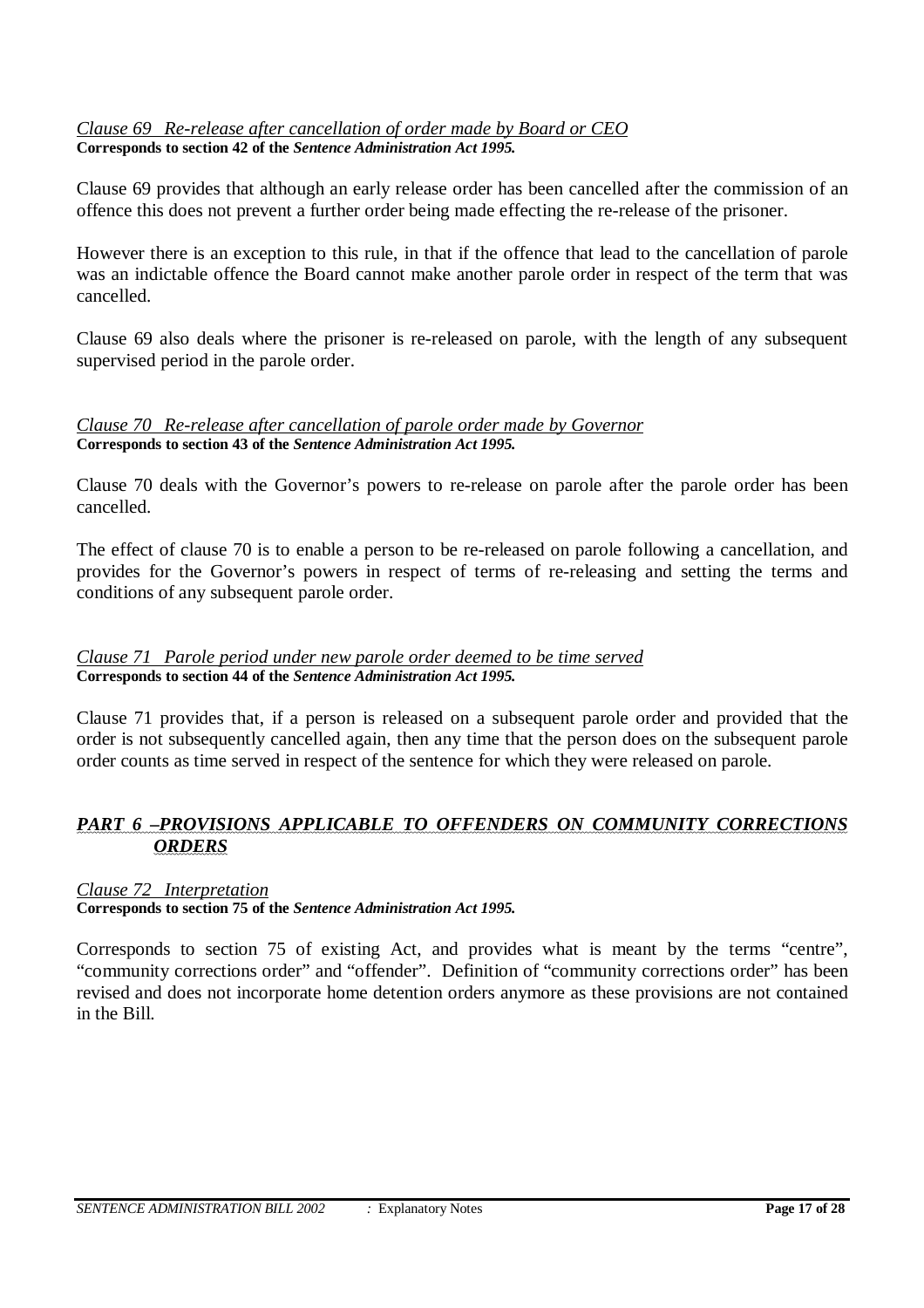## *Clause 73 Offender's Obligations* **Corresponds to section 76 of the** *Sentence Administration Act 1995.*

Offenders on community corrections orders are required to abide by directions given by CCOs. If as part of the order the offender has to complete community work or any other community corrections directed activity then this work or activity should be completed as directed, and to the satisfaction of the supervisor.

Furthermore, while carrying out the obligations of these orders offenders are not allowed to: behave in ways that will impact negatively on their own performance, and that of others, or the smooth running of the centre or program. This includes: using and possessing alcohol/drugs and submitting to testing if required; disturbing or interfering with other offenders; threatening, assaulting or insulting staff and not complying with rules and instructions.

CCO's are also required to take into account offender's cultural and religious beliefs. Instructions and orders given to offenders should also not interfere with times that offenders are normally at work or participating in an educational/vocational activity.

# *Clause 74 Consequences of contravening the obligation.* **Corresponds to section 77 of the** *Sentence Administration Act 1995.*

Outlines the actions that can be taken when an offender contravenes any of the requirements described in the prior clause (73).

A supervisor of a centre can simply reprimand the offender or, depending on the type of order, take further and more serious breach action. These options include reporting incidents to the CEO or Parole Board and making recommendations in regards to further charges and cancellation of order.

Section 131 of the *Sentencing Act 1995* concerns the breaching of the requirements of a community order, which is an offence in its own right.

# *Clause 75 CEO may suspend requirements in case of illness etc.* **Corresponds to section 78 of the** *Sentence Administration Act 1995.*

In the case where offenders are ill, or other exceptional circumstances arise, under these provisions the CEO can adjust certain requirements of the orders – in a manner that may vary depending upon the type of order:

- for a community order the CEO can allow offender not to comply with particular aspects of the order for any period not exceeding 12 weeks.
- if there is a community service component then the CEO may adjust the minimum number of required hours which is normally 12 hours within a 7 day period, to something less but not less than 6 hours per 7 day period.
- with parole orders the CEO can adjust the number of hours an offender participates in prescribed community corrections activities for whatever period the CEO sees fit.
- in the case of work and development orders the CEO may adjust the minimum hours requirement (as defined in the *Fines, Penalties and Infringement Notice Enforcement Act 1994)* but not for any period exceeding 12 weeks.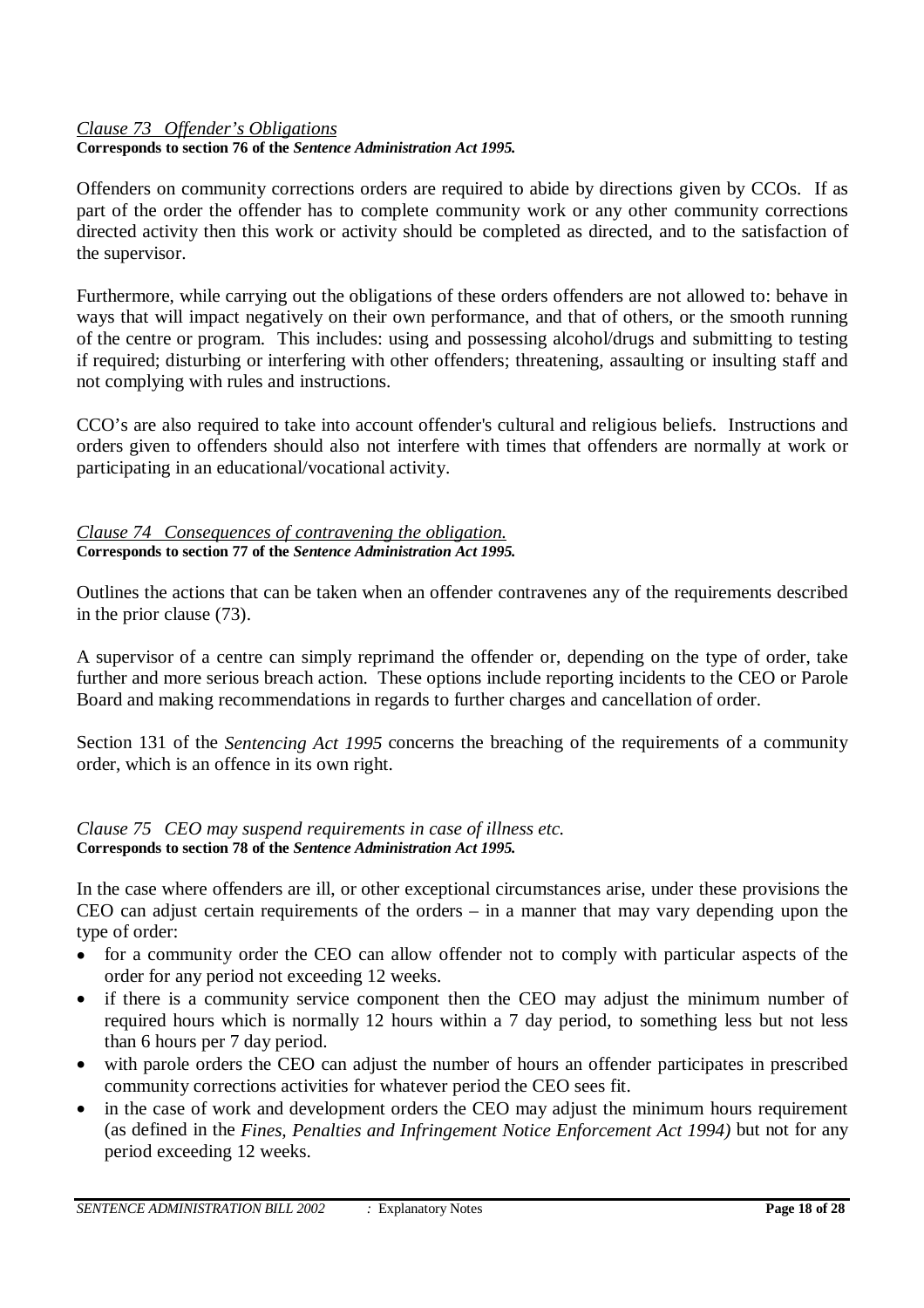While such decisions can be taken by the CEO they do not effect the prescribed length of the order nor do they affect the offender's obligations to complete the prescribed hours under their order.

*Clause 76 Community service requirement, offender may be directed to do activities* **Corresponds to section 79 of the** *Sentence Administration Act 1995.*

Offenders required to complete community service under an order, but who do not participate in any other program, may be directed by the CEO to complete up to one quarter  $(25%)$  of the hours in any other community corrections activities. These hours will be credited as community service.

Community corrections activities can include charitable or voluntary work, social and life-skill courses, and educational or personal development courses (see clause 82).

### *Clause 77 Programme Requirement*

#### **Corresponds to section 80 of the** *Sentence Administration Act 1995.*

Where an offender is required to participate in a program as part of a community order, and the CCO identifies additional personal factors that have contributed to the offending, and which were not identified at the time the order was made, the offender may be directed to participate in an additional program.

#### *Clause 78 Compensation for injury*

#### **Corresponds to section 81 of the** *Sentence Administration Act 1995.*

If an offender is injured while undertaking community service, or performing community corrections activities, he/she is regarded as a Crown employee for the purposes of the *Workers' Compensation and Rehabilitation Act 1981.* Offender's earnings in respect to this Act will be determined by the Minister.

*Clause 79 Regulations*

## **Corresponds to section 82 of the** *Sentence Administration Act 1995.*

This clause provides the regulation making power under this part, and identifies some areas for which regulations may be necessary.

In January 1999 advice was received from the Crown Solicitor's Office concerning the use of skin patches for drug abuse detection. The Crown Solicitor's Office advice notes that there is a potential conflict between the existing sections 76(2)(c)(ii) and 82(d) of the *Sentence Administration Act 1995*. This relates to the discretionary power given to a supervisor under section 76 to submit an offender to testing, which is in conflict with section 82 which limits testing only on the basis of a reasonable suspicion of having breached the requirements of an order.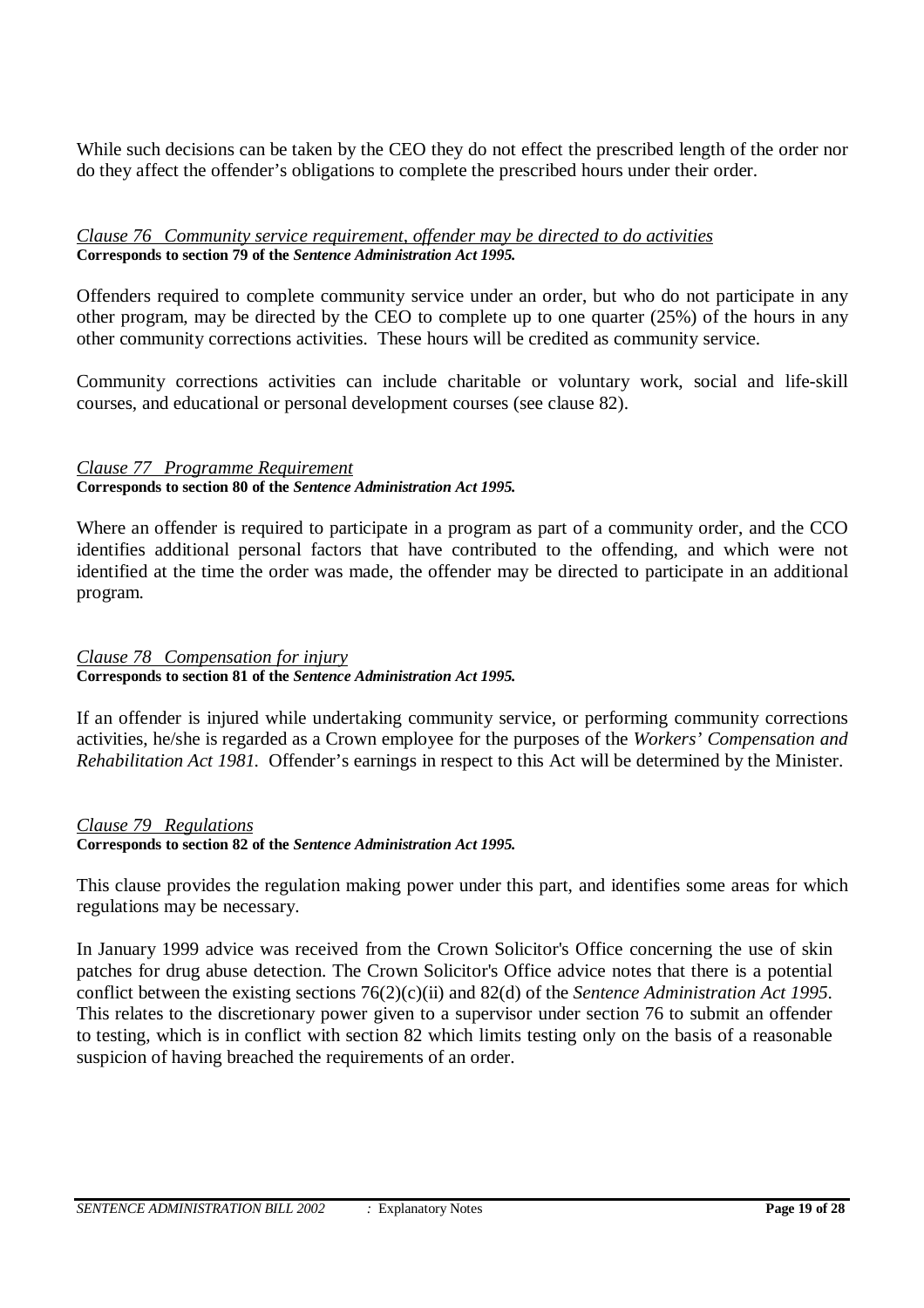The advice suggested that section 82(d) of the *Sentence Administration Act 1995* should be deleted. Clause 79 of the *Sentence Administration Bill 2002* effectively replaces the existing s.82 of the *Sentence Administration Act 1995*. Given the potential conflict highlighted by the Crown Solicitor's Office in relation to the existing s.82(d), the provisions of former subsection (d) have been deleted from clause 79 of the new Bill.

# *PART 7 – COMMUNITY CORRECTIONS CENTRES*

#### *Clause 80 Interpretation* **Corresponds to section 83 of the** *Sentence Administration Act 1995.*

Defines the terms; "centre", "community corrections order" and "offender." Definition of "community corrections order" has been revised and does not incorporate home detention orders anymore as these provisions are not contained in the Bill.

#### *Clause 81 Community corrections centres* **Largely corresponds to section 84 of the** *Sentence Administration Act 1995.*

Provides for the Minister to declare, amend or cancel places as community correction centres. Under the current *Sentence Administration Act 1995*, the Governor in Executive Council is required to declare a place to be a community corrections centre under the Act. In practice, the Governor exercises this power on a fairly frequent basis as new centres are opened or when existing centres re-locate.

The *Sentence Administration Bill 2002* proposes that this power in the future be vested with the relevant Minister, as declaration of such places is not considered a significant enough issue to warrant referral to the Governor in Executive Council.

#### *Clause 82 Community corrections activities* **Corresponds to section 85 of the** *Sentence Administration Act 1995.*

The clause provides for the CEO to approve a wide range of work, training, educational and treatment programs as community activities.

### *Clause 83 CEO may issue written instructions* **Corresponds to section 86 of the** *Sentence Administration Act 1995.*

This clause provides that the CEO may issue written instructions related to the management of community corrections centres and offenders.

The reference to the *Interpretation Act 1984* relates to the fact that such instructions are not deemed to be subsidiary legislation.

The CEO is obliged to ensure that the written instructions are brought to the attention of relevant people, including offenders, in an appropriate manner.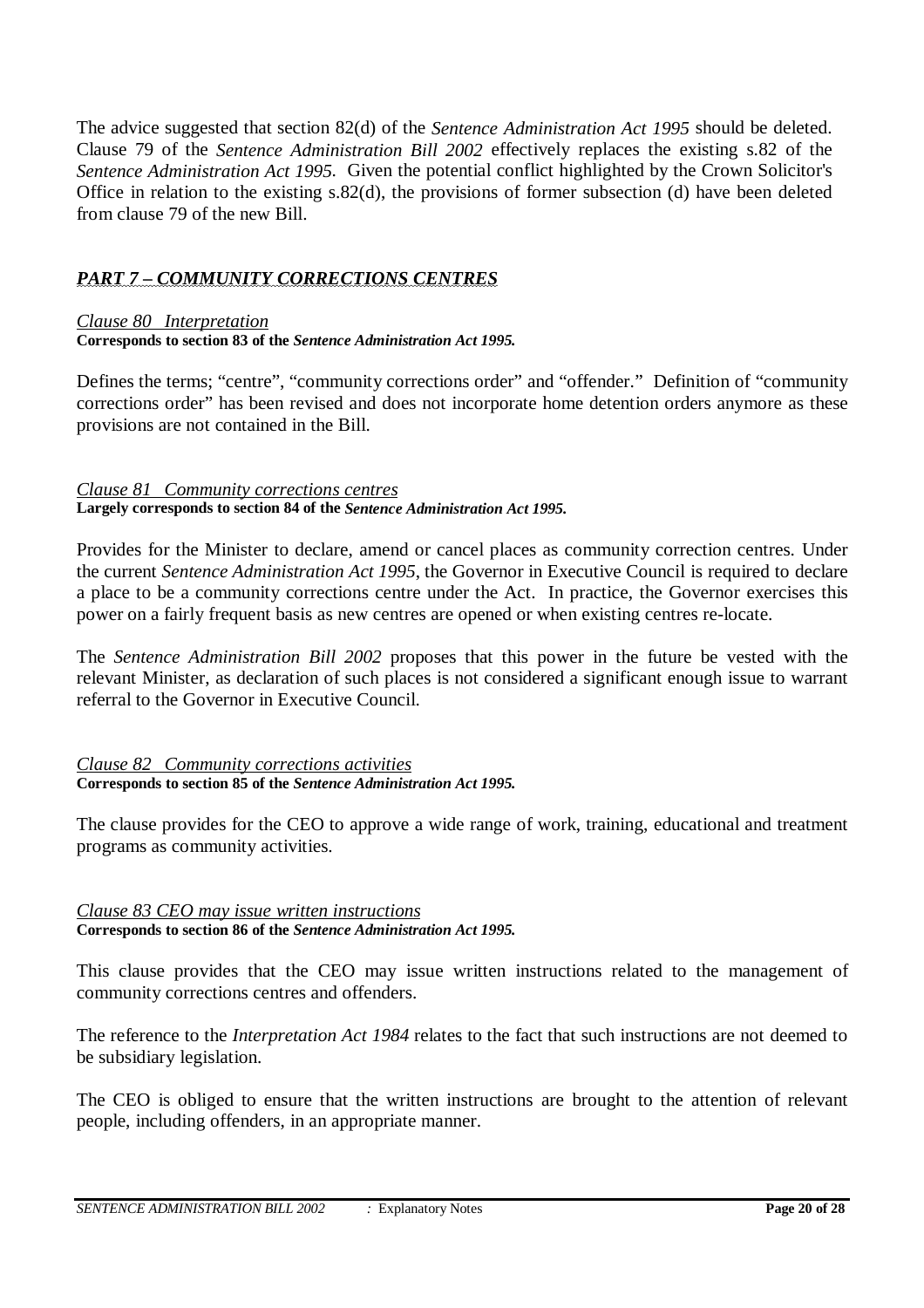#### *Clause 84 Supervisors of centres* **Corresponds to section 87 of the** *Sentence Administration Act 1995.*

Identifies the CCO in control of a centre as the supervisor, and outlines their responsibilities in regard to the running of the centre.

The clause also requires the supervisors to make sure offenders know what their obligations are under their order.

In addition, if any force has been used on anybody at the centre, the supervisor must report this to the CEO as soon as possible.

#### *Clause 85 Functions of CCOs at centres* **Corresponds to section 88 of the** *Sentence Administration Act 1995.*

Outlines the responsibilities of the CCOs working at the community corrections centres.

A CCO may use reasonable force, if necessary, but cannot be directed to do so by the supervisor. Any direction by a supervisor to use reasonable force is not a direction that a CCO is required to comply with.

#### *Clause 86 Access to centres* **Corresponds to section 89 of the** *Sentence Administration Act 1995.*

This clause allows the supervisor to determine the conditions of access to a community corrections centre.

The clause also sets out the particular matters which may constitute the basis of an order to leave the centre.

A person who is directed to leave a centre can be charged with an offence if they fail to leave.

# *Clause 87 Searches*

**Corresponds to section 90 of the** *Sentence Administration Act 1995.*

This clause authorises the supervisor to order searches, by a prescribed person, of the centre, or persons in or wishing to enter the centre, or of anything in the person's possession or control.

The supervisor can order a person to leave the centre if they refuse to be searched and, if the person disobeys the order, they commit an offence.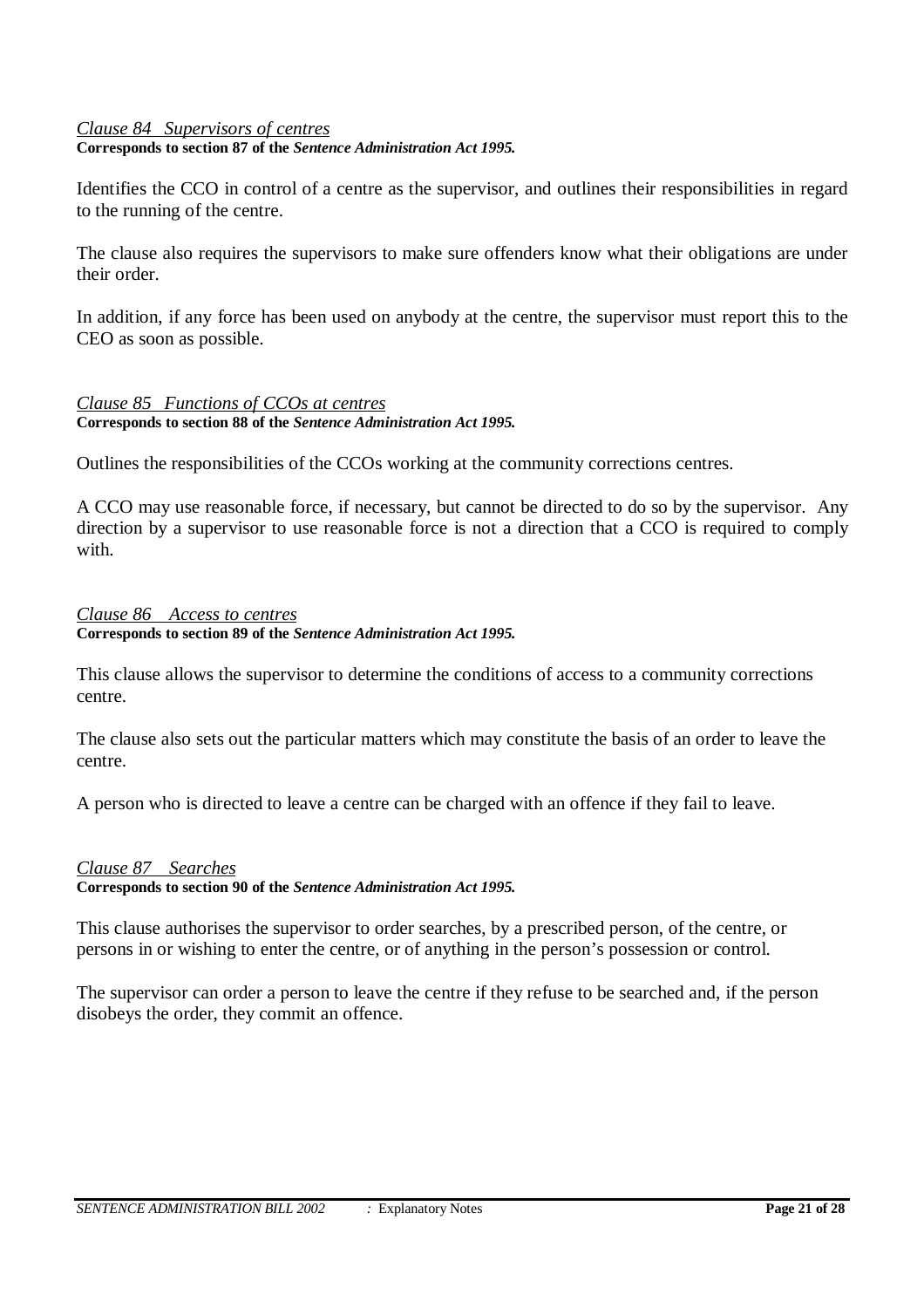### *Clause 88 Seizure*

## **Corresponds to section 91 of the** *Sentence Administration Act 1995.*

The clause authorises prescribed persons to seize items found during searches, and outlines that seized items are to be dealt with in accordance with the regulations.

A specific exception is provided in the case of a prescribed drug in a person's possession.

#### *Clause 89 Department to report on centres* **Corresponds to section 92 of the** *Sentence Administration Act 1995.*

Clause 89 requires the CEO to report on the operations of community corrections centres and community corrections activities in the Department's Annual Report.

# *Clause 90 Regulations*

**Corresponds to section 93 of the** *Sentence Administration Act 1995.*

This clause provides the regulation making power under this part, and identifies some areas for which regulations may be necessary.

# *PART 8 – STAFF*

#### *Clause 91 Functions* **Corresponds to section 94 of the** *Sentence Administration Act 1995.*

The chief executive officer (CEO) ensures the proper administration of community orders, parole orders, work release orders and work and development orders, as well as the control and management of community corrections centres, and has the functions of a community corrections officer (CCO).

The CEO is subject to the control of the relevant Minister.

All departmental instructions issued by the CEO pursuant to this Act, the *Sentencing Act 1995*, the *Fines, Penalties and Infringement Notices Enforcement Act 1994* or the *Bail Act 1982* must be done in writing and signed by the CEO, or if this authority has been delegated by the CEO to a subordinate, be done in writing and signed by this Officer.

The CEO has the power to review, confirm, amend or cancel any previous decision or direction given by a departmental officer.

### *Clause 92 Delegation*

**Corresponds to section 95 of the** *Sentence Administration Act 1995.*

The CEO may delegate any function under this Act, the *Sentencing Act 1995*, *Part 4 of the Fines, Penalties and Infringement Notices Enforcement Act 1994* apart from the CEO's power of delegation.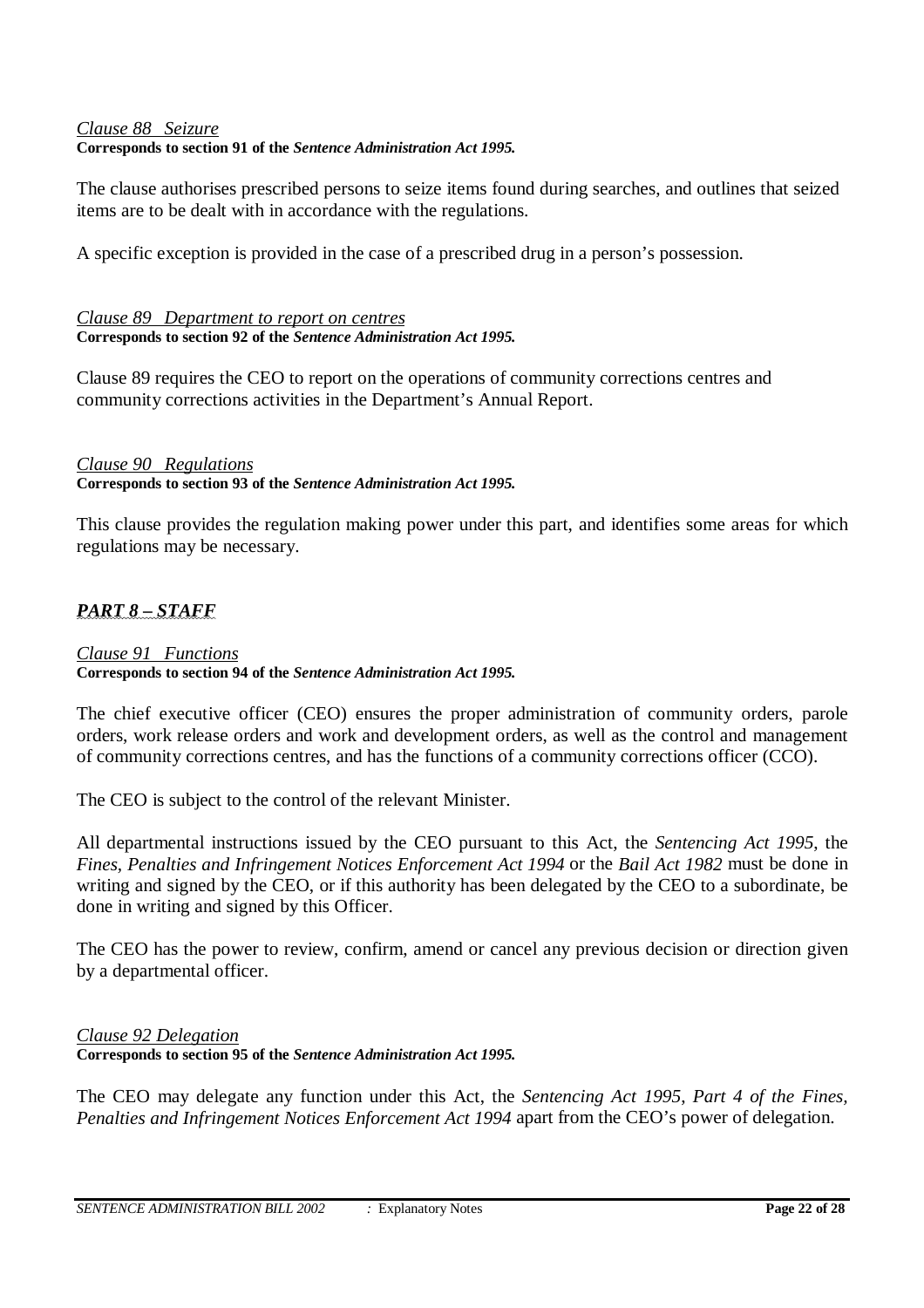It is presumed that any document signed by a subordinate in the CEO's name was signed in good faith during the performance of duties delegated to that officer from the CEO.

#### *Clause 93 CEO may confer functions of CCO on person* **Corresponds to section 96 of the** *Sentence Administration Act 1995.*

The CEO may, at his/her discretion, direct a departmental staff member (who is not an appointed CCO or honorary CCO) to carry out some or all of the duties of a CCO.

### *Clause 94 CEO to notify Board of certain breaches* **Corresponds to section 97 of the** *Sentence Administration Act 1995.*

As soon as the CEO is made aware of a breach of a parole order, made by the Board or the Governor, he/she must report the matter to the Parole Board and provide any information concerning the breach that the Board requires. This reporting requirement is subject to any directions issued by the Board to the CEO.

#### *Clause 95 Appointment* **Corresponds to section 98 of the** *Sentence Administration Act 1995.*

All departmental staff and CCO's are appointed pursuant to the provisions of the *Public Sector Management Act 1994*. In addition, there is also provision under this Act to appoint staff on an honorary basis.

However, a person who is a Police Officer is not to be appointed an honorary CCO, except where this Officer is appointed to a designated position as defined in the *Witness Protection (Western Australia) Act 1996.* This provision is for the purposes of supervising an offender who is a participant in the State Witness Protection Program.

### *Clause 96 Volunteers*

**Corresponds to section 99 of the** *Sentence Administration Act 1995.*

Volunteers may be appointed by the CEO and under his/her control for the duration of their appointment.

#### *Clause 97 Appointment* **Corresponds to section 100 of the** *Sentence Administration Act 1995.*

A person employed on an honorary basis or as an unpaid volunteer is regarded as a Crown employee for the purposes of the *Workers' Compensation and Rehabilitation Act 1981.* Their earnings in respect to this Act will be determined by the Minister.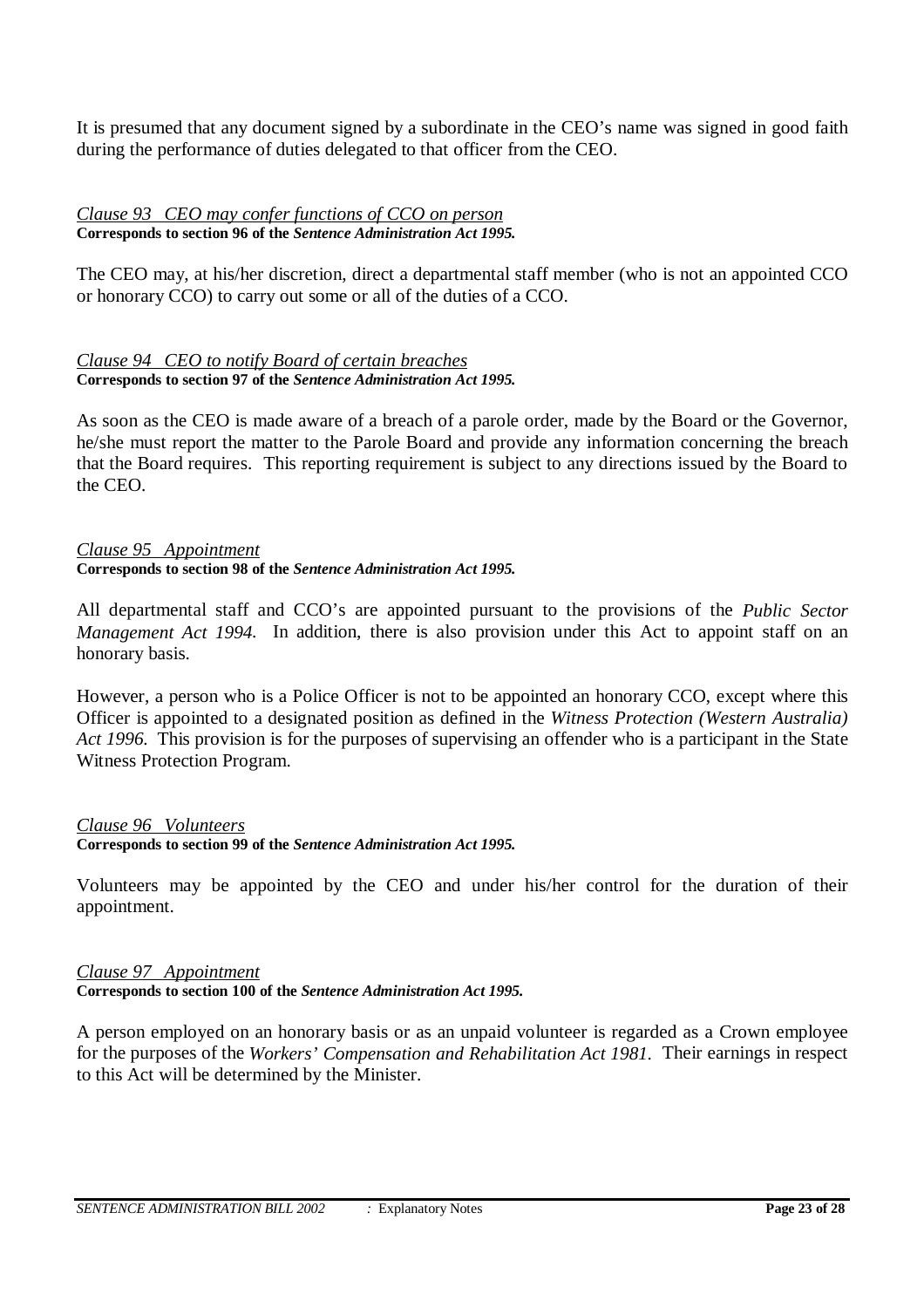*Clause 98 Assistance by police officers* **Corresponds to section 101 of the** *Sentence Administration Act 1995.*

Assistance can be requested of a Police Officer, subject to any directions of the Commissioner of Police.

Such a Police Officer has the same duties and the same protection from liability as a CCO.

These duties performed by Police Officers, and this protection, are in addition to those prescribed in any relevant written law.

# *PART 9 – PAROLE BOARD*

*Clause 99 Parole Board Established* **Corresponds to section 102 of the** *Sentence Administration Act 1995.*

This clause establishes the Parole Board.

*Clause 100 Membership* **Corresponds to section 103 of the** *Sentence Administration Act 1995.*

Establishes the membership make-up of the Parole Board, and makes specific provisions concerning the nomination of the judicial member.

*Clause 101 Secretary* **Corresponds to section 104 of the** *Sentence Administration Act 1995.*

This clause provides for the appointment of a secretary to the Board.

*Clause 102 Schedule 1 applies*

**Corresponds to section 105 of the** *Sentence Administration Act 1995.*

Schedule 1 contains detailed provisions applicable to the Parole Board, in areas including the Terms of office (cl 2), Resignation (cl 3), appointment of deputies (cl 4), conduct of meetings (cl 5), remuneration and allowances to members (cl 6) and the granting of leave of absence to members.

### *Clause 103 Functions*

**Corresponds to section 106 of the** *Sentence Administration Act 1995.*

The Board has numerous functions under the Act (as detailed throughout the Act) and can do anything necessary or incidental to the performance of its functions.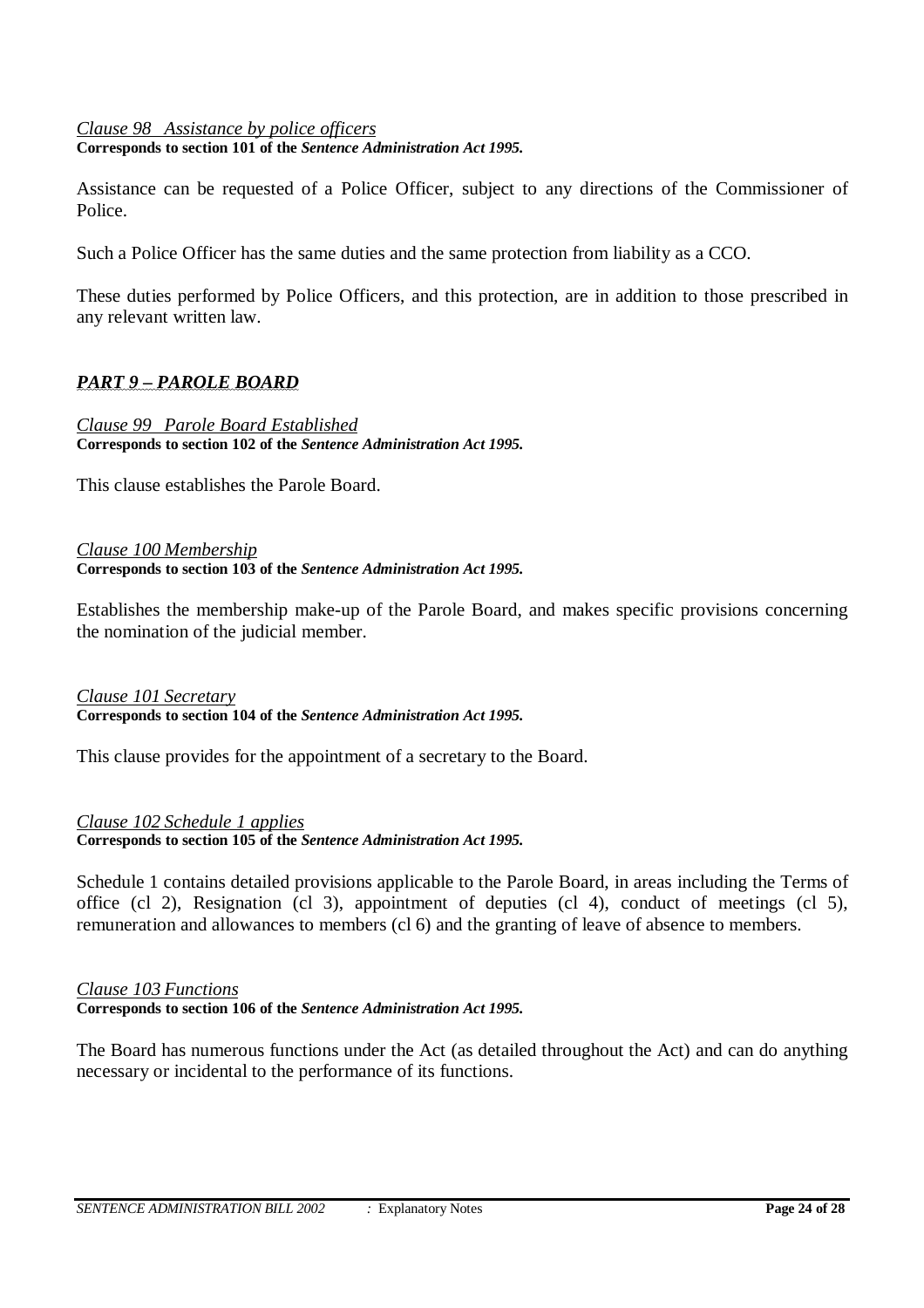## *Clause 104 Board to have powers of Royal Commission* **Corresponds to section 107 of the** *Sentence Administration Act 1995.*

The Board has the powers of a Royal Commission as defined in the *Royal Commissions Act 1968,* and that Act, with changes as necessary, has effect in relation to the Board.

# *Clause 105 Orders by the Board*

**Generally corresponds to section 108 of the** *Sentence Administration Act 1995.*

An order by the Board must be signed by 2 members of the Board.

The Parole Board exercises a wide range of powers under the *Sentence Administration Act 1995* in relation to parole and work release. Under the Act a member of the Board, or the Secretary, can exercise some of the powers on behalf of the Board.

Recently, the Parole Board Secretariat has undergone a restructure that has resulted in the creation of an Assistant Secretary. Under the *Sentence Administration Bill 2002*, a Parole Board member, the Secretary or the Assistant Secretary, will be able to make decision on behalf of the Board. To provide necessary safeguards, the Parole Board will place limitations and will issue directions as to how these powers are to be exercised.

Subclause (3) allows the Secretary or a member or a specified departmental officer to sign a notice of a decision made by the Board.

Subclause (3) allows the Secretary or a member or a specified departmental officer to make parole orders other than for prescribed classes of parole terms. The prescribed classes will initially correspond with those terms identified in section 19(4) of the existing Act. Providing such a "list" by way of regulation enables the scope of such provisions to be amended as required.

#### *Clause 106 Board may require prisoner to appear before it* **Corresponds to section 109 of the** *Sentence Administration Act 1995.*

This clause enables the Board to call before it any prisoner on parole (other than on a CEO parole order) or work release, whether or not the Board has made any decision in respect of the prisoner's parole order.

The Board can issue a warrant to have a prisoner brought before it.

### *Clause 107 Issue of warrant by the Board* **Corresponds to section 110 of the** *Sentence Administration Act 1995.*

The Board does not have to meet before issuing a warrant to have a person arrested.

A warrant must be signed by 2 members of the Board or by the judicial member of the Board if he or she is currently a judge.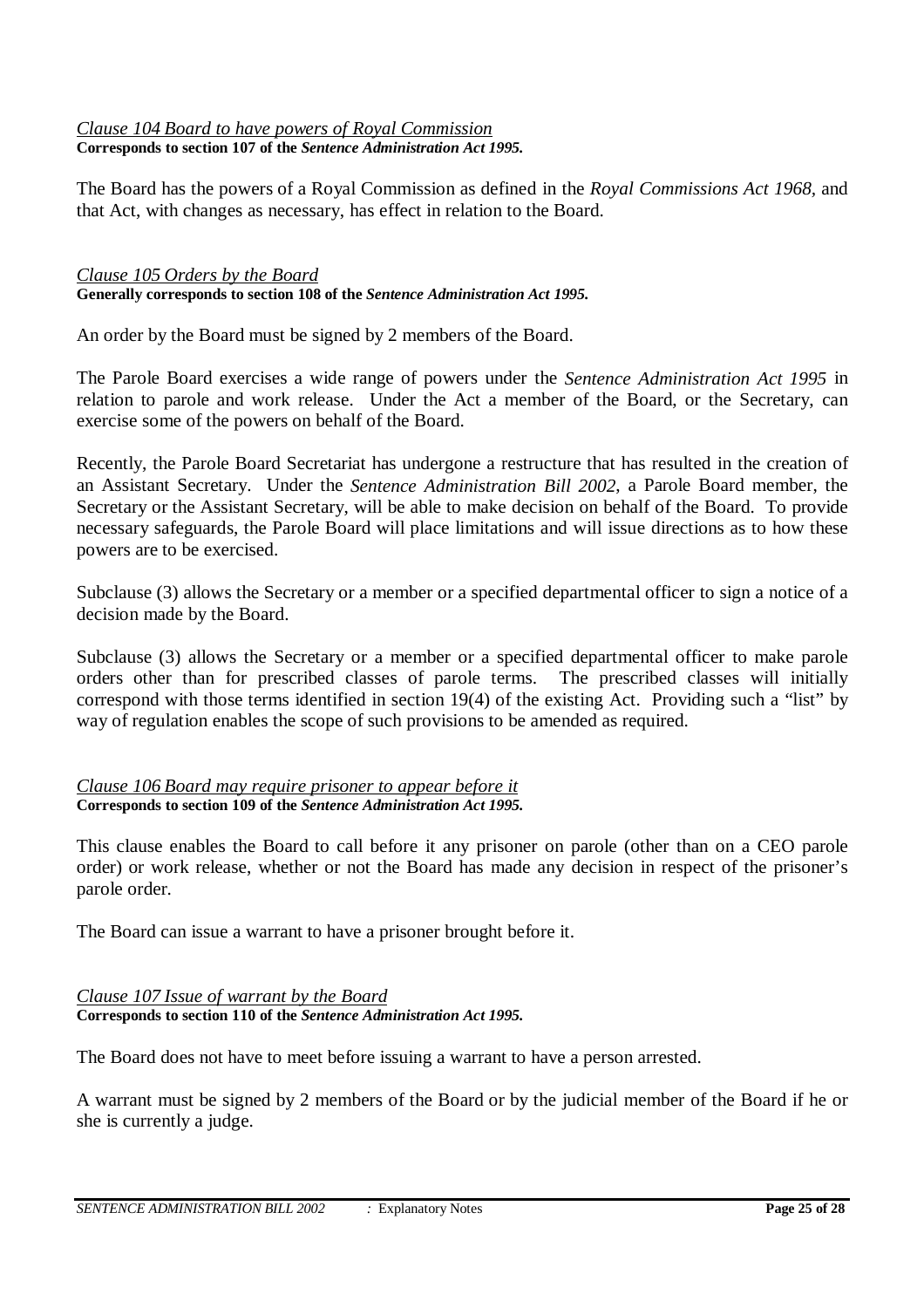#### *Clause 108 Judicial notice of appointment and signature* **Corresponds to section 111 of the** *Sentence Administration Act 1995.*

The clause provides for judicial notice to be taken of Board membership and of Board decisions.

### *Clause 109 Annual report to Minister* **Corresponds to section 112 of the** *Sentence Administration Act 1995.*

This clause details the reporting requirements for the Parole Board's Annual Report, which must be delivered to the Minister before 1 October each year

#### *Clause 110 Special reports to Minister* **Corresponds to section 113 of the** *Sentence Administration Act 1995.*

The Minister may request the Board to report on particular matters, and the Board shall reply in writing as soon as practicable

# *PART 10 – MISCELLANEOUS*

#### *Clause 111 Reasons for decision may be withheld* **Corresponds to section 114 of the** *Sentence Administration Act 1995.*

Where a decision is made regarding a prisoner, the person nominated to communicate the decision to the prisoner may withhold the reasons for the decision if they decide that it is in the best interests of the prisoner, or any other prisoner or person, or the general public.

#### *Clause 112 Exclusion of rules of natural justice* **Corresponds to section 115 of the** *Sentence Administration Act 1995.*

The clause provides that the rules of natural justice do not apply to any thing done or omitted to be done by nominated persons.

# *Clause 113 Arrest warrant may be issued if warrant of commitment in force*

The advice from the Crown Solicitor's Office in January 1999 in relation to an unlawfully released prisoners also commented that at present there is no mechanism whereby such offenders can be arrested by the police and brought back into custody.

Parliamentary Counsel has drafted a new clause 113 which will give the Director General of the Department of Justice a capacity to issue an arrest warrant where offenders have been unlawfully released. This will then enable police to arrest offenders and take then back to prison to serve out the balance of the sentence that the offender would have otherwise been serving.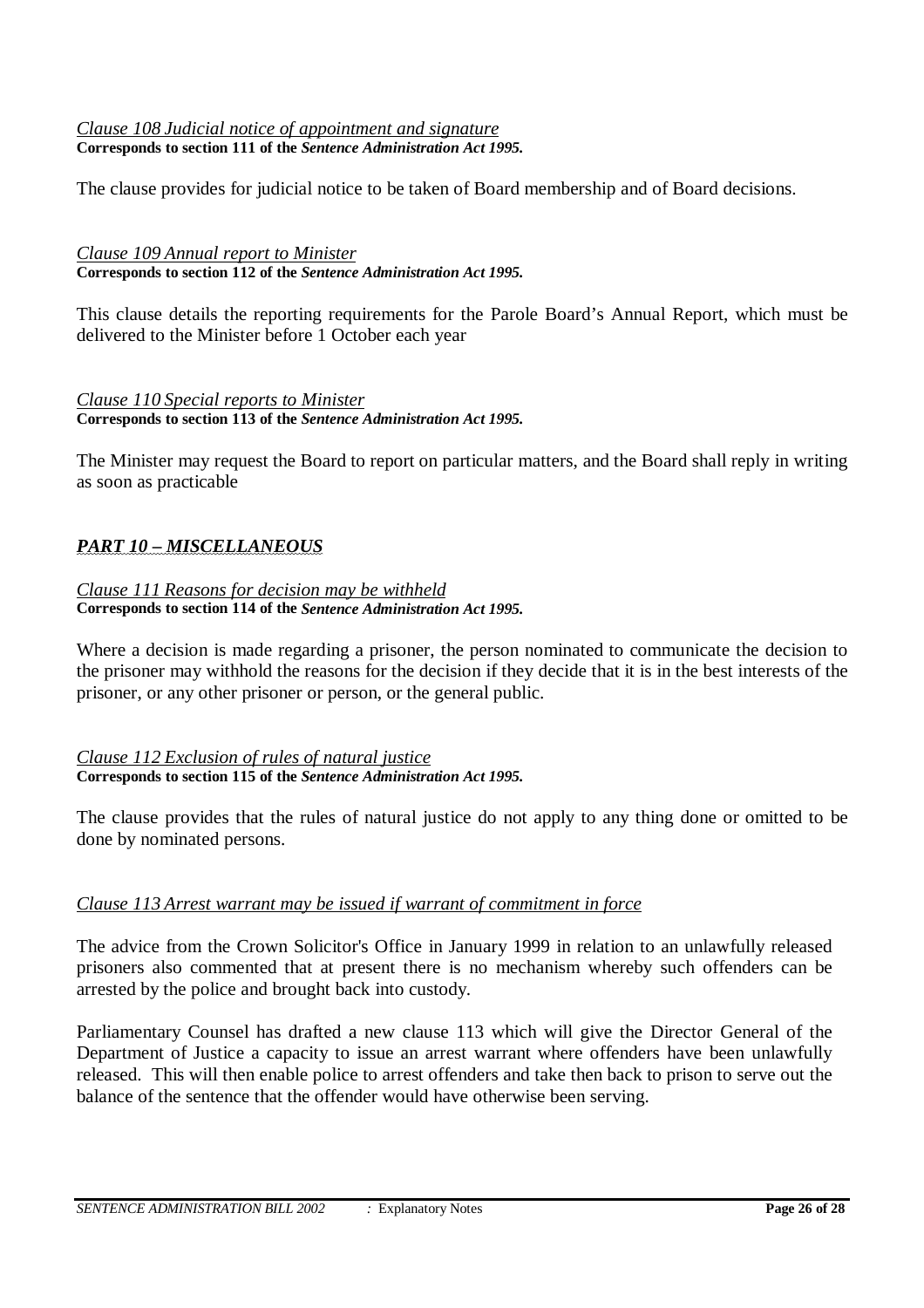### *Clause 114 Issue and execution of warrants* **Corresponds to section 116 of the** *Sentence Administration Act 1995.*

Arrest warrants issued under this Act or the Sentencing Act 1995 must be in the prescribed form.

Subject to evidence to the contrary, it is presumed that the person who issued the warrant is authorised to do so and has signed the prescribed form. The execution of the warrant involves arresting the person and holding that person in custody, prior to the transport of the person to the place specified in the warrant.

#### *Clause 115 Monitoring Equipment* **Corresponds to section 117 of the** *Sentence Administration Act 1995.*

Monitoring equipment may be installed under this Act, the *Sentencing Act 1995* or the *Bail Act 1982* at a place where a person lives during their parole period.

Any person who does not return the monitoring equipment at the said time commits an offence. A CCO can at any time enter a place in order to retrieve monitoring equipment, and a person who hinders a CCO officer executing this power commits an offence.

A person who unlawfully interferes with or wilfully destroys or damages monitoring equipment commits an offence. The maximum penalty is \$12,000 or imprisonment for 12 months.

### *Clause 116 Secrecy*

### **Corresponds to section 118 of the** *Sentence Administration Act 1995.*

The CEO, a departmental staff member or a member of or secretary to the Board, must not either directly or indirectly record, disclose, or make use of any confidential information obtained in the course of carrying out their duties except in the circumstances specified.

#### *Clause 117 Protection from liability for wrongdoing* **Corresponds to section 119 of the** *Sentence Administration Act 1995.*

This clause provides a basis for protection from wrongdoing – including omissions to do anything.

Despite the level of personal protections provided, the Crown remains liable for the actions (or omissions) of its servants.

### *Clause 118 Regulations*

### **Corresponds in part to section 120 of the** *Sentence Administration Act 1995.*

The Governor has the power to prescribe all necessary regulations to bring into force, and give effect to, the purposes of the Act.